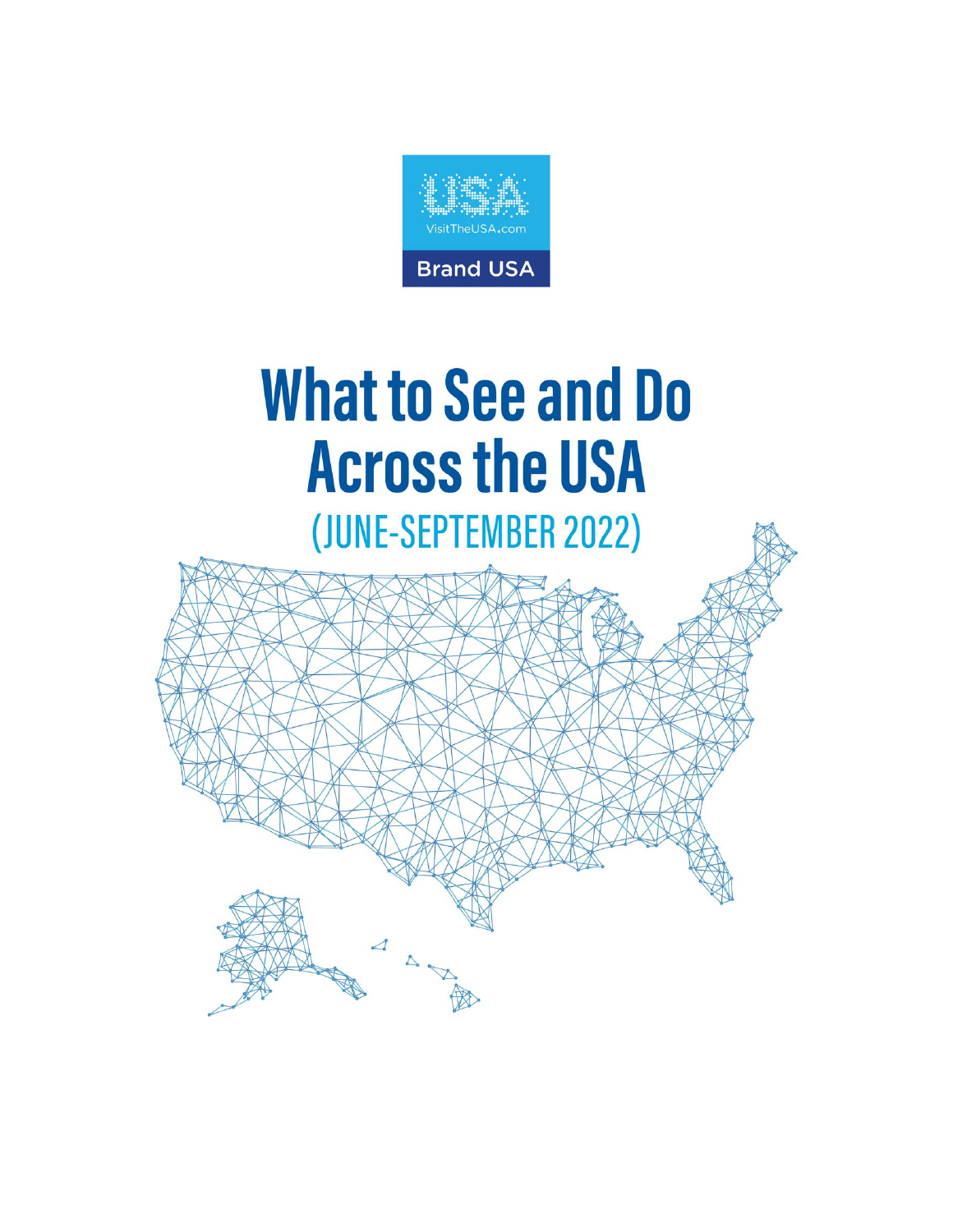# Table of Contents

| Overview                | $\overline{3}$ |
|-------------------------|----------------|
| Nationwide              | $\overline{4}$ |
| Northeast               | 5              |
| Midwest                 | 8              |
| South                   | 10             |
| West                    | 14             |
| <b>U.S. Territories</b> | 18             |
|                         |                |

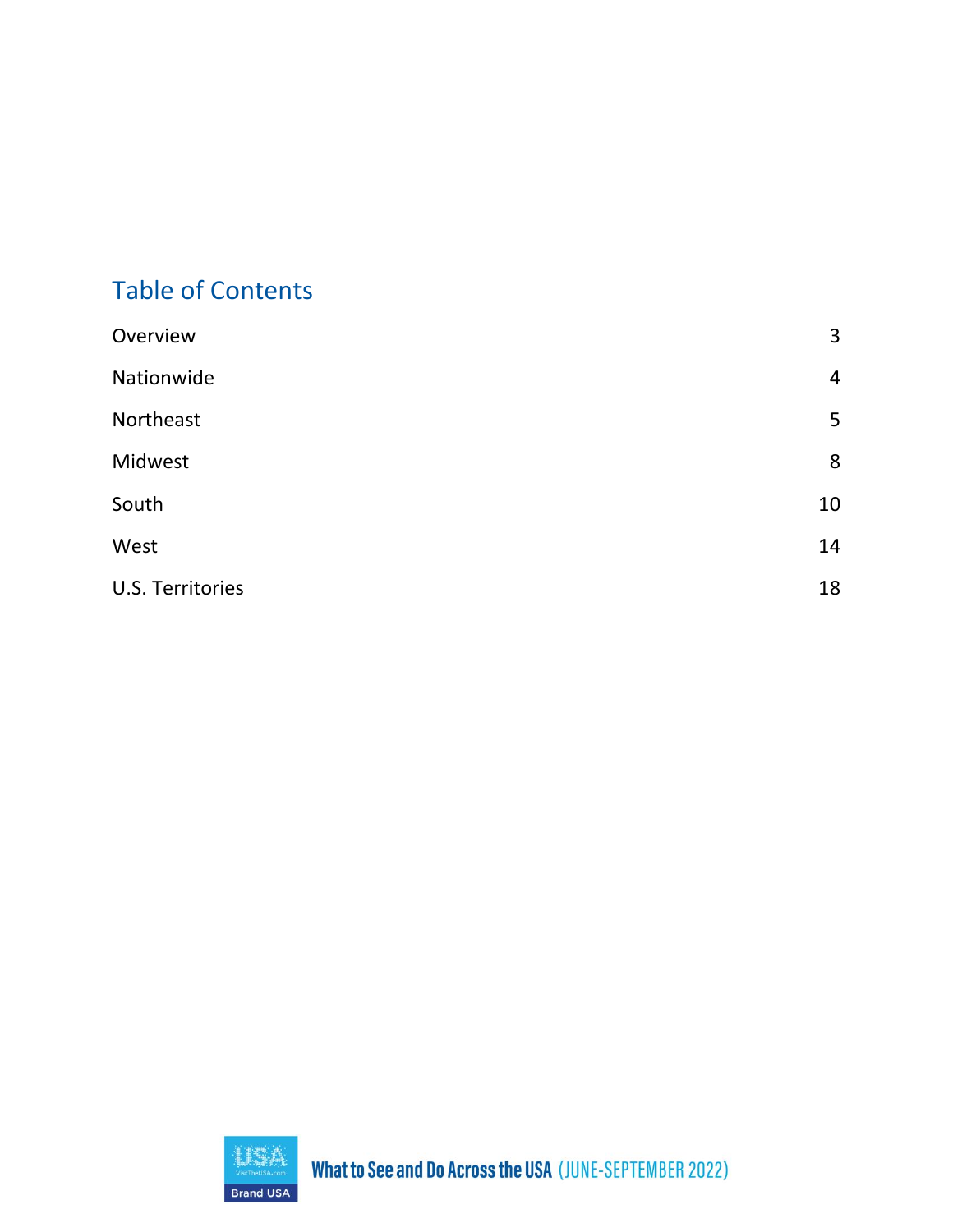## <span id="page-2-0"></span>**Overview**

Travel across the USA promises an abundance of possibilities and opportunities. International travelers are invited to enjoy and discover a diversity of landscapes from rugged shorelines to urban jungles; an array of rich cultural experiences from musical trails to culinary adventures; exhilarating sports tournaments where hoops are shot and touchdowns scored; and connections to local communities where they will be taken off the beaten track and put? under the skin of the destination.

This quarterly calendar provides a snapshot of upcoming travel routes, openings and things to see and do across the country.

In addition to nationwide events, the calendar is divided into five geographical regions:

- **Northeast** *(Maine, New Hampshire, Vermont, Massachusetts, Rhode Island, Connecticut, New York, New Jersey, Washington, D.C., Delaware, Maryland and Pennsylvania)*
- **Midwest** *(Ohio, Michigan, Indiana, Wisconsin, Illinois, Minnesota, Iowa, North Dakota, South Dakota, Nebraska, and Kansas)*
- **South** *(Virginia, West Virginia, Missouri, Kentucky, North Carolina, South Carolina, Tennessee, Georgia, Florida, Alabama, Mississippi, Arkansas, Louisiana, Texas, Oklahoma and Puerto Rico)*
- **West** *(Montana, Idaho, Wyoming, Colorado, New Mexico, Arizona, Utah, Nevada, California, Oregon, Washington, Alaska, and Hawaii)*
- **U.S. Territories** *(Puerto Rico, Guam, U.S. Virgin Islands, Northern Mariana Islands and American Samoa)*

Stories fall within the following categories:

- **Planes, Trains and Automobiles**: highlighting new transport links and routes that connect travelers to the U.S. gateways and beyond
- **Hotel Openings / Updates**
- **Museums / Cultural Experiences**
- **Attractions:** Debut of theme park rides and milestone moments at major amusement parks
- **Festivals**: Multi-day events celebrating food, music and art
- **Sports**
- **Film and T.V.**: Television shows and movie premieres with a specific tie to a U.S. location, and films celebrating prominent milestones

Images / b-roll are available to [download here.](https://brandusa.mediavalet.com/)

#### **Media contact:**

Mathu Premaruban, head of global communications at Brand USA [mpremaruban@thebrandusa.com](mailto:mpremaruban@thebrandusa.com)

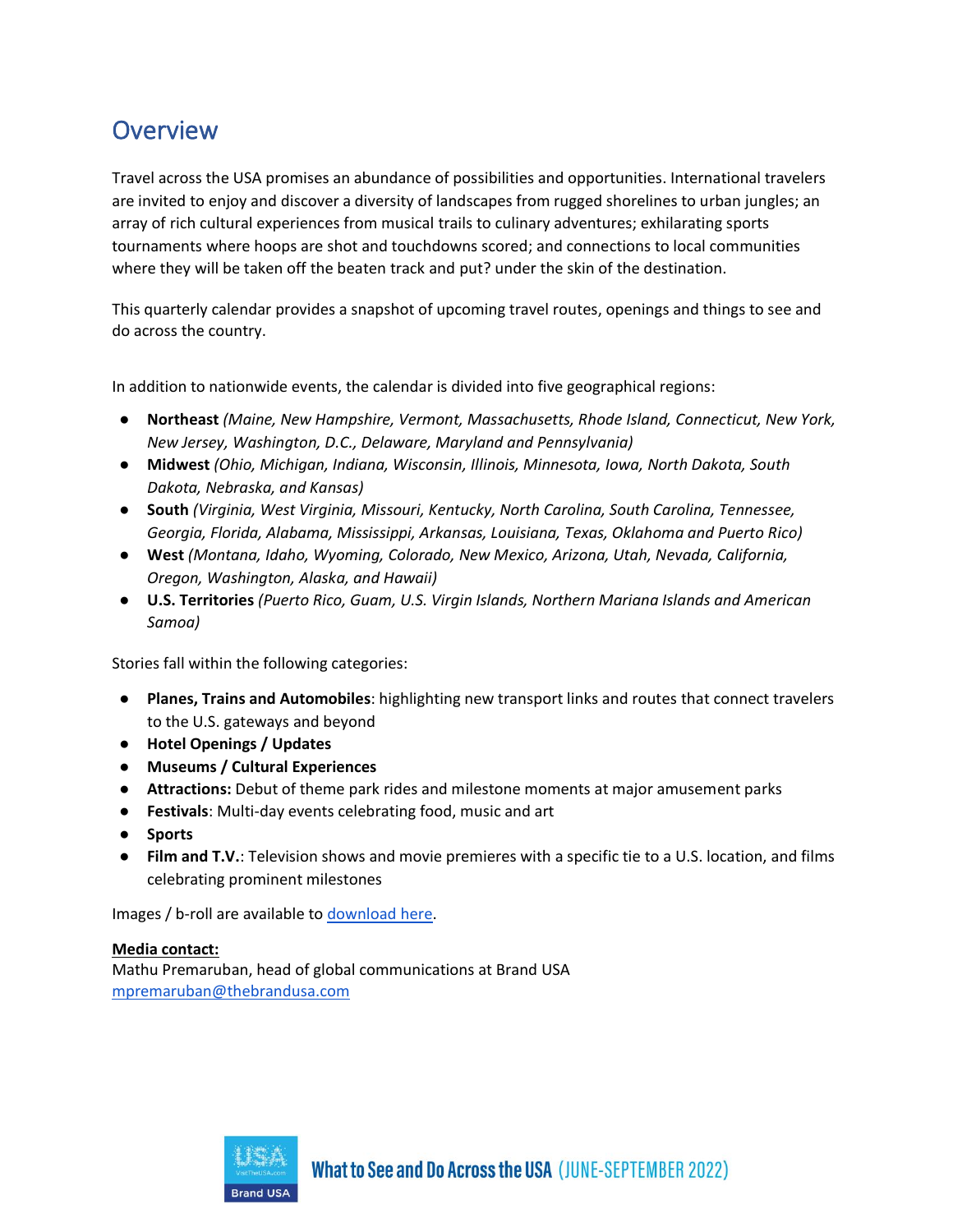# <span id="page-3-0"></span>**Nationwide**

#### ● **Hotel Openings / Updates**

- o **2022:** [60](https://koa.com/blog/koa-celebrates-60-years-of-inviting-campers-outdoors/)[th](https://koa.com/blog/koa-celebrates-60-years-of-inviting-campers-outdoors/) [Anniversary of Kampgrounds of America](https://koa.com/blog/koa-celebrates-60-years-of-inviting-campers-outdoors/) (KOA): From pitching a tent to parking an RV on a cross-country road trip, KOA offers a wide variety of campsites in over 525 locations across North America. KOA recently launched a new luxury glamping experience [\(Terramor](https://terramoroutdoorresort.com/)  [Outdoor Resort\)](https://terramoroutdoorresort.com/) in Bar Harbor, ME, with additional locations in the pipeline. Terramor combines the adventure of a camping experience with the amenities of a resort, offering guests the opportunity to explore Acadia National Park or the seaside villages of Maine and return to the glamping retreat for evening cocktails around a warm campfire.
- **Museums / Cultural Experiences**
	- o **June:** [LGBTQ+ Pride Month](https://www.loc.gov/lgbt-pride-month/about/) (events nationwide): Lesbian, Gay, Bisexual, Transgender and Queer (LGBTQ+) Pride Month is currently celebrated each year in the month of June to honor the 1969 Stonewall Uprising in Manhattan, NY - a tipping point for the Gay Liberation Movement in the United States. Today, celebrations include pride parades, picnics, parties, workshops, symposia, and concerts. LGBTQ+ Pride Month events attract millions of participants around the world.
	- o **4 Jul**: [Independence Day](https://www.britannica.com/topic/Independence-Day-United-States-holiday)
	- o **4 Aug**: Second anniversary of [Great American Outdoors Act](https://www.nps.gov/subjects/legal/great-american-outdoors-act.htm) (free entry to National Parks): Signed in 2020, this legislation provides much-needed maintenance for critical facilities and infrastructure in our national parks, forests, wildlife refuges, recreation areas and Tribal schools. Entry is free to all National Parks on this day.
	- o **25 Aug**: [National Park Service 106](https://www.nps.gov/subjects/npscelebrates/nps-birthday.htm)[th](https://www.nps.gov/subjects/npscelebrates/nps-birthday.htm) [Birthday](https://www.nps.gov/subjects/npscelebrates/nps-birthday.htm) (free entry to National Parks): In honor of the 106<sup>th</sup> birthday of the National Parks Service, parks around the country will be hosting in-park programs and virtual experiences. Entry is free to all National Parks on this day.
	- o **25 Sept:** [National Public Lands Day](https://www.nps.gov/subjects/npscelebrates/public-lands-day.htm) (free entrance to National Parks): Established in 1994 and held annually on the fourth Saturday in September, this milestone is traditionally the nation's largest single-day volunteer effort. Entry is free to all National Parks on this day.
	- o **September**: [Hispanic Heritage Month](https://www.hispanicheritagemonth.gov/) (events nationwide): Each year, Americans celebrate hispanic heritage from September 15 to October 15 by celebrating the histories, cultures and contributions of U.S. citizens whose ancestors came from Spain, Mexico, the Caribbean and Central and South America.

<span id="page-3-1"></span>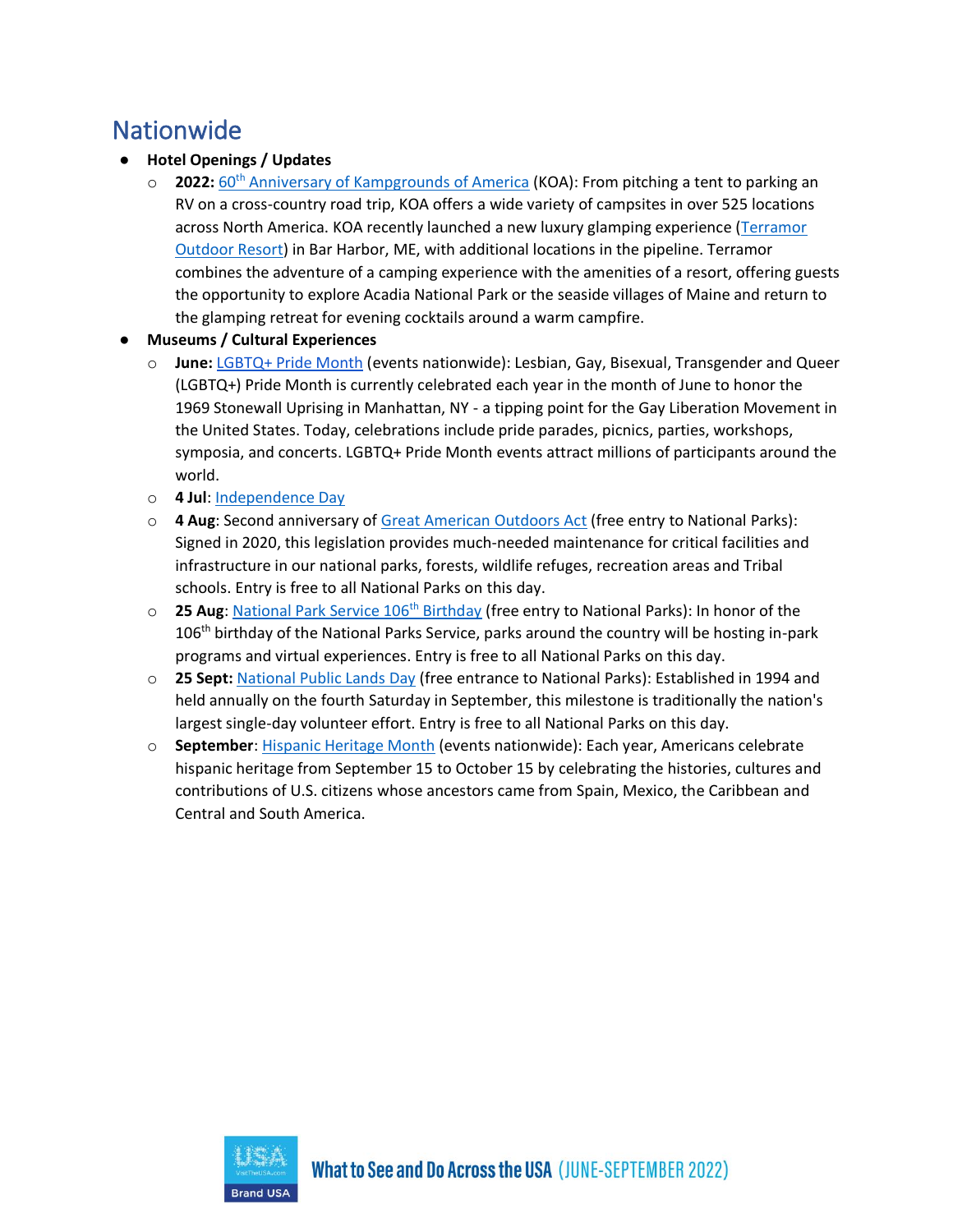## Northeast

#### ● **Planes, Trains and Automobiles**

- o *Air Travel:*
	- **17 Jun**: United Airlines New route from Geneva, Switzerland (Genève Aéroport, GVA) to Washington, DC (Dulles International Airport, IAD)
	- 19 July: JetBlue New route from London, England (Gatwick Airport, LGW) to Boston, MA (Boston Logan International Airport, BOS)
	- **22 Aug**: JetBlue New route from London, England (Heathrow Airport, LHR) to Boston, MA (Boston Logan International Airport, BOS)
- o *Train Travel:*
	- **EXECTE 2022, Boston, MA: [Boston's Green Line Extension](https://www.mbta.com/projects/green-line-extension-glx), a project three decades in the** making, will reach its final destination this summer. The construction extends the northern end of the Green Line from Lechmere to Union Square in Somerville and College Avenue in Medford, providing service to areas that historically have not had access to fast and reliable public transit.
- **Hotel Openings / Updates**
	- o **1 Aug, Lenox, MA**: [Life House, Berkshires,](https://www.lifehousehotels.com/hotels/berkshires/lenox) which will open this summer, features a cozy library lounge with a crackling fireplace, an outdoor firepit, intimate cocktail club and a restaurant offering locally-sourced bites. The design and aesthetic of this property pays tribute to the nearby Berkshire mountains and historical literary figures that traveled through Lenox, Massachusetts – including Herman Melville and Fanny Kemble.
	- o **2 Aug, New York, NY**: Luxury hotel brand Aman is expanding its global reach this summer with the unveiling of a new urban sanctuary – and rebirth of an architectural icon within the historic Crown Building – with [Aman New York](https://www.aman.com/hotels/aman-new-york). The hotel will offer guests Aman's signature serenity through 83 rooms and suites, two restaurants, a wine library, jazz club, garden terrace, and a 25,000 square foot spa. For guests wanting to extend their stay permanently, Aman New York features the first Aman-branded urban Residences. The 22 private homes include all hotel amenities and range in size from one to six bedrooms, including a five-story penthouse.
	- o **Summer 2022, New York, NY**: [The Ned NoMad](https://www.thened.com/) will open in New York this summer, marking the brand's first international site. Paying homage to the original architecture of Manhattan's Johnston Building and featuring interiors from the SoHo House team, this new location will bring the hotel's signature U.K. style across the pond, including a public bar and restaurant, as well as the members-only Ned's Club, which features both mezzanine and rooftop bars as well as a terrace restaurant.
	- o **Summer 2022, New York, NY**: This summer, French luxury accommodations have a new home at [Hotel Barrière Fouquet's New York](https://www.hotelsbarriere.com/fr/new-york/fouquets.html). Featuring 97 rooms (including six signature suites), a private spa, cinema room, rooftop garden terrace and timeless brasserie, the hotel marries Parisian elegance with the vibrancy of New York City in the heart of Tribeca.
	- o **Autumn 2022, Mt. Tremper, NY**: Inspired by the influence of ancient Rome on contemporary civilization, [The Aurum Catskills New York](https://www.theaurum.com/) will re-envision the bathing culture and rituals that defined the first social clubs. With 36 rooms and 12 mountain bungalows on 131 acres, the luxury retreat features a Sicilian farm-to-table restaurant, incredible views and private gardens.

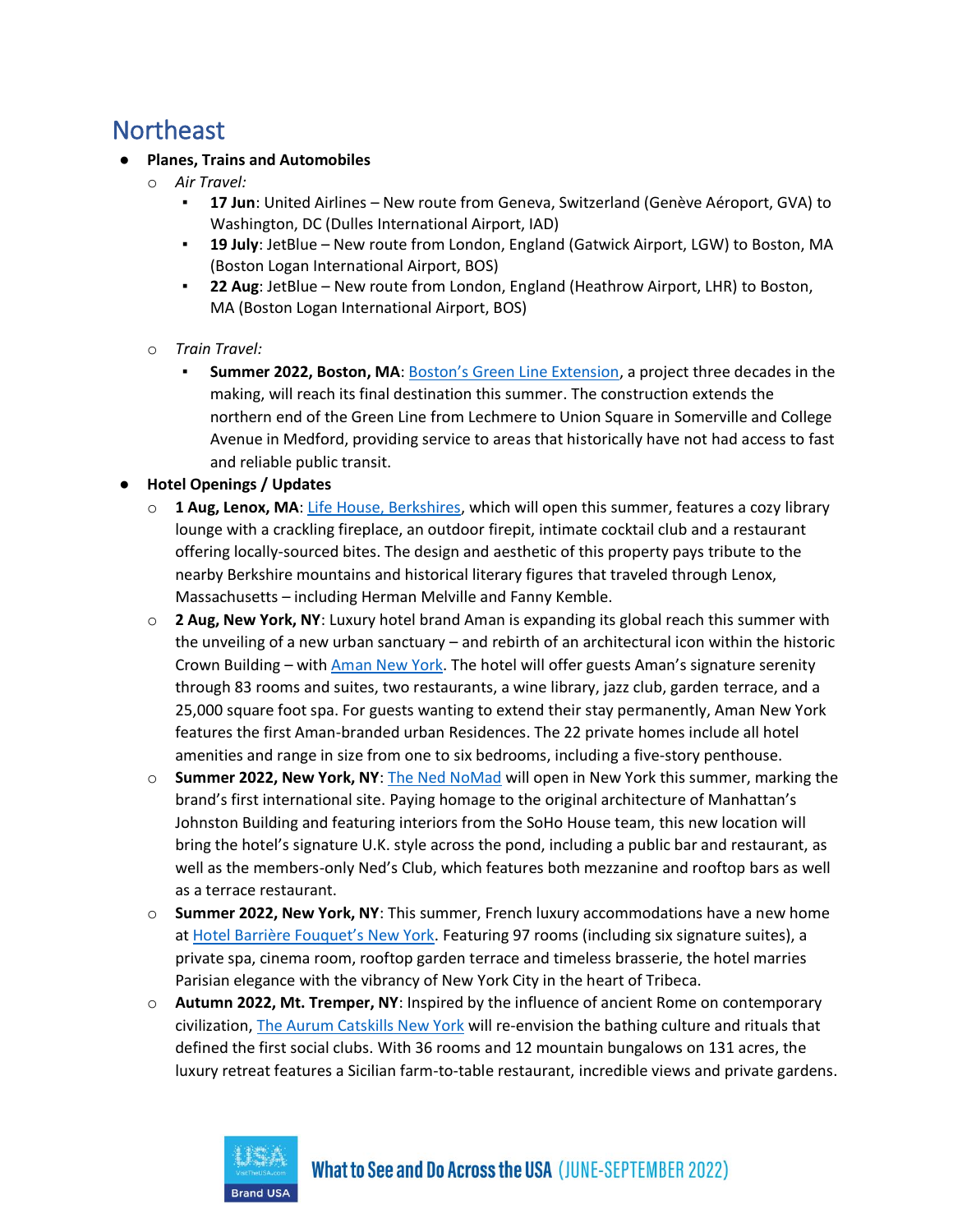#### ● **Museums / Cultural Experiences**

- o **19 Jun, Philadelphia, PA**: Known as the largest annual Juneteenth celebration in the U.S., [Philadelphia](https://juneteenthphilly.org/)['s Juneteenth Parade and Festival](https://juneteenthphilly.org/) invites revelers to come together to have fun, embrace history and continue the tradition of Kujichagulia (self-determination). Over the past five years, the event has drawn over 25,000 attendees to experience the culturally festive 1.5 mile-long parade route with over 20 floats.
- o **26 Jun, New York, NY**: Outlandish outfits, extravagant floats and spontaneous dance parties are mixed in with the political components of the [NYC Pride March & PrideFest,](https://www.nycpride.org/) an annual civil rights march celebrating LGBTQ+ equality and attended by people from all over the world. The NYC Pride March & PrideFest commemorates the first gay rights march, held in NYC on June 28, 1970, to celebrate the first anniversary of the Stonewall Uprising. This event is free and open to the public.
- o **4 Jul, Coney Island, NY**: [Nathan's Hot Dog Eating Contest](https://nathansfranks.sfdbrands.com/en-us/promotions/hot-dog-eating-contest/) celebrates the first hot dog-eating contest among four immigrants at the first Nathan's Famous hot dog stand in Coney Island on July 4, 1916. Nathan's has kept the tradition running, holding an annual hot dog eating contest at its original location, with world-champion eaters consuming as many hot dogs as possible in 10 minutes. The Nathan's Famous International Hot Dog Eating Contest attracts over 40,000 fans each year and is broadcast on ESPN to nearly two million viewers.
- o **4 Jul, Washington, DC:** [A Capitol Fourth](https://www.pbs.org/a-capitol-fourth/) is held each year to celebrate the U.S.A.'s birthday featuring superstar American entertainment and a beautiful fireworks display. The show is broadcast to millions of viewers on television and streaming platforms, as well as to U.S. troops watching around the world on the American Forces Network. Previous performers have included Vanessa Williams, Gladys Knight and Alan Jackson.
- o **Summer 2022, New York, NY**: This summer, the ne[w Museum of Broadway](https://www.themuseumofbroadway.com/#:~:text=The%20Museum%20of%20Broadway%20is,45th%20Street%2C%20New%20York%2C%20NY) will open in the heart of Times Square. Working with internationally renowned artists, designers and theater historians, the museum will give visitors an inside look at some of the most groundbreaking moments in Broadway history, the individuals who made them happen, and the major migration of New York theater from the Financial District to its current location.
- o **Now - until 18 Sept, Philadelphia, PA**: This summer[, Harry Potter: The Exhibition](https://www.fi.edu/exhibits/harry-potter) will bring magic to life, connect visitors with the larger global community of fans of the Wizarding World, and reveal the artistry and craftsmanship behind the blockbuster films.
- o **Now - until 27 Nov, Washington, DC**[: One With Eternity: Yayoi Kusama in the Hirshhorn](https://hirshhorn.si.edu/exhibitions/one-with-eternity-yayoi-kusama-in-the-hirshhorn-collection/)  [Collection](https://hirshhorn.si.edu/exhibitions/one-with-eternity-yayoi-kusama-in-the-hirshhorn-collection/) showcases the Hirshhorn's permanent collection of works by Kusama, including two of her Infinity Mirror Rooms that create a sensation of never-ending space. These rooms are exhibited alongside an early painting; sculptures, including Pumpkin (2016) and Flowers— Overcoat (1964); and photographs of the artist. This exhibition honors Kusama's distinctive vision of self-obliteration by exploring its development across media while also underscoring the Museum's mission: to present the most exciting art and ideas of our time.

#### ● **Attractions**

o **24 Aug - 5 Sept, Syracuse, NY**: One of the oldest and largest state fairs in the U.S., [The Great](https://nysfair.ny.gov/)  [New York State Fair](https://nysfair.ny.gov/) welcomes over one million visitors annually to experience 13 days of agriculture, entertainment, education and technology. In addition to a collection of traditional midway rides and games, this year's entertainment includes Jimmie Allen, Foreigner, Boyz II Men, Nelly and Gin Blossoms.

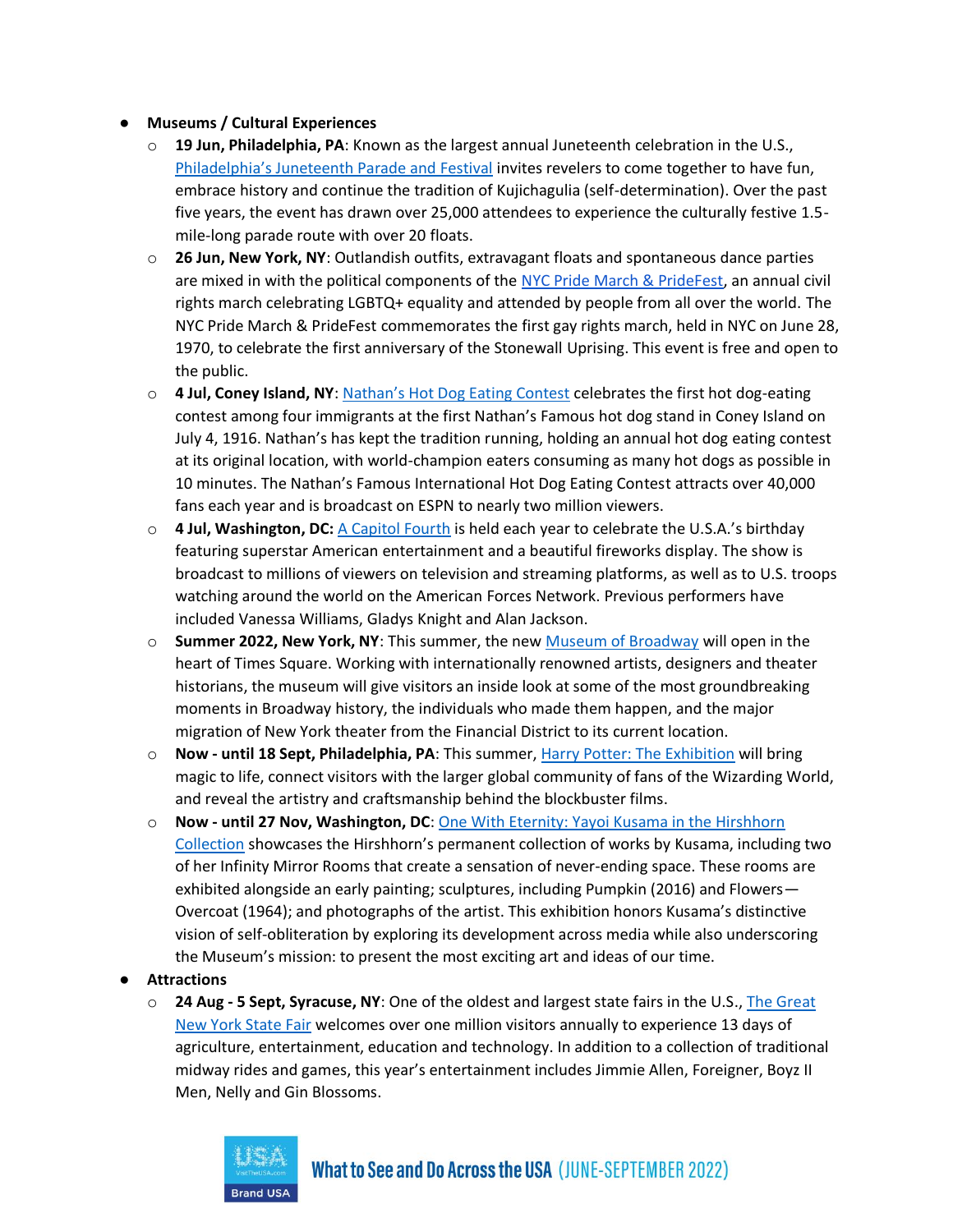- o **16 Sept - 2 Oct, West Springfield, MA**: Combining the best of Connecticut, Maine, Massachusetts, New Hampshire, Rhode Island and Vermont, [The Big E](https://www.thebige.com/) is the largest agricultural event on the eastern seaboard, and fifth-largest fair in the nation. One of the most popular attractions at The Big E is the Avenue of States, which contains life-sized replicas of the six original New England statehouses with vendors selling items traditional to their jurisdictions. The event also includes traditional midway games and rides, food stands, and concert venues.
- o **2022, Washington, DC:** Giant pandas have iconic status in Washington, D.C. and are beloved around [th](https://nationalzoo.si.edu/animals/celebrating-50-years-giant-pandas)e world. This year marks the  $50<sup>th</sup>$  [Anniversary of Giant Pandas at the National Zoo](https://nationalzoo.si.edu/animals/celebrating-50-years-giant-pandas)  $$ the start of a decades-long giant panda program, which is set to be celebrated with pandathemed events and conservation initiatives.

#### ● **Festivals**

- o **19 Jun - 4 Jul, Philadelphia, PA:** Th[e Wawa Welcome America Festival,](https://welcomeamerica.com/) Philadelphia's premier July 4th festival, is the largest July 4th celebration in the U.S. and one of the largest free festivals in the country. The 16-day family-friendly programming across the city focuses on arts, culture, diversity, education, wellness, history, and performance. Festival-goers are treated to complimentary concerts, fireworks, museum access and Wawa Hoagie Day.
- o **22-27 Jun; 30 Jun - 4 Jul, Washington, DC:** Th[e Smithsonian Folklife Festival](https://festival.si.edu/) is an international exposition of living cultural heritage held annually on the National Mall in Washington, D.C. by the Smithsonian Institution's Center for Folklife and Cultural Heritage. The Festival is an educational presentation that features community-based cultural exemplars, and is free to the public.
- o **31 Aug - 4 Sept, Washington, DC**: With five days of concerts citywide, the [18](https://www.dcjazzfest.org/)[th](https://www.dcjazzfest.org/) [Annual DC](https://www.dcjazzfest.org/)  [JazzFest](https://www.dcjazzfest.org/) is a celebration of all things jazz in more than a dozen neighborhoods including its marquis weekend at The District Wharf. DC JazzFest at The Wharf will take place 3-4 September, featuring multiple waterfront stages, as well as the DCJazzPrix international band competition at Union Stage.
- o **10-11 Sept, Doylestown, PA:** The [Doylestown Community Arts Festival](https://dtownartsfestival.com/) encompasses a two-day juried art, music and food showcase along the streets of Doylestown. Marking its 31st anniversary this year, the festival will feature over 150 artists specializing in glass, pottery, wood, and printmaking, along with live art demonstrations, music and a vast food court.
- **Sports**
	- o **11 Jun, Elmont, NY:** Run every June in Elmont, NY, th[e Belmont Stakes](https://www.belmontstakes.com/) invites America's champion three-year-old thoroughbreds to compete in this "Test of the Champion" race for a chance at the famed Triple Crown – an exclusive club of only thirteen horses in history including American Pharoah and Secretariat. Crowds of more than 90,000 spectators gather in their best attire to clamor for their favorite competitors, sip on signature Belmont Jewel cocktails and take in the unmatched drama and electricity of this classic horse race.
	- o **29 Aug-11 Sept., Queens, NY:** Honored as the fourth and final tennis Grand Slam tournament of the year, the [US Open Tennis Championship](https://www.usopen.org/index.html) has been creating legends in Flushing Meadows-Corona Park, NY since 1881. Consisting of five primary championships, the US Open has seen champions like Roger Federer, Billie Jean King, and Pete Sampras take to the hardcourts to solidify their positions as tennis icons.

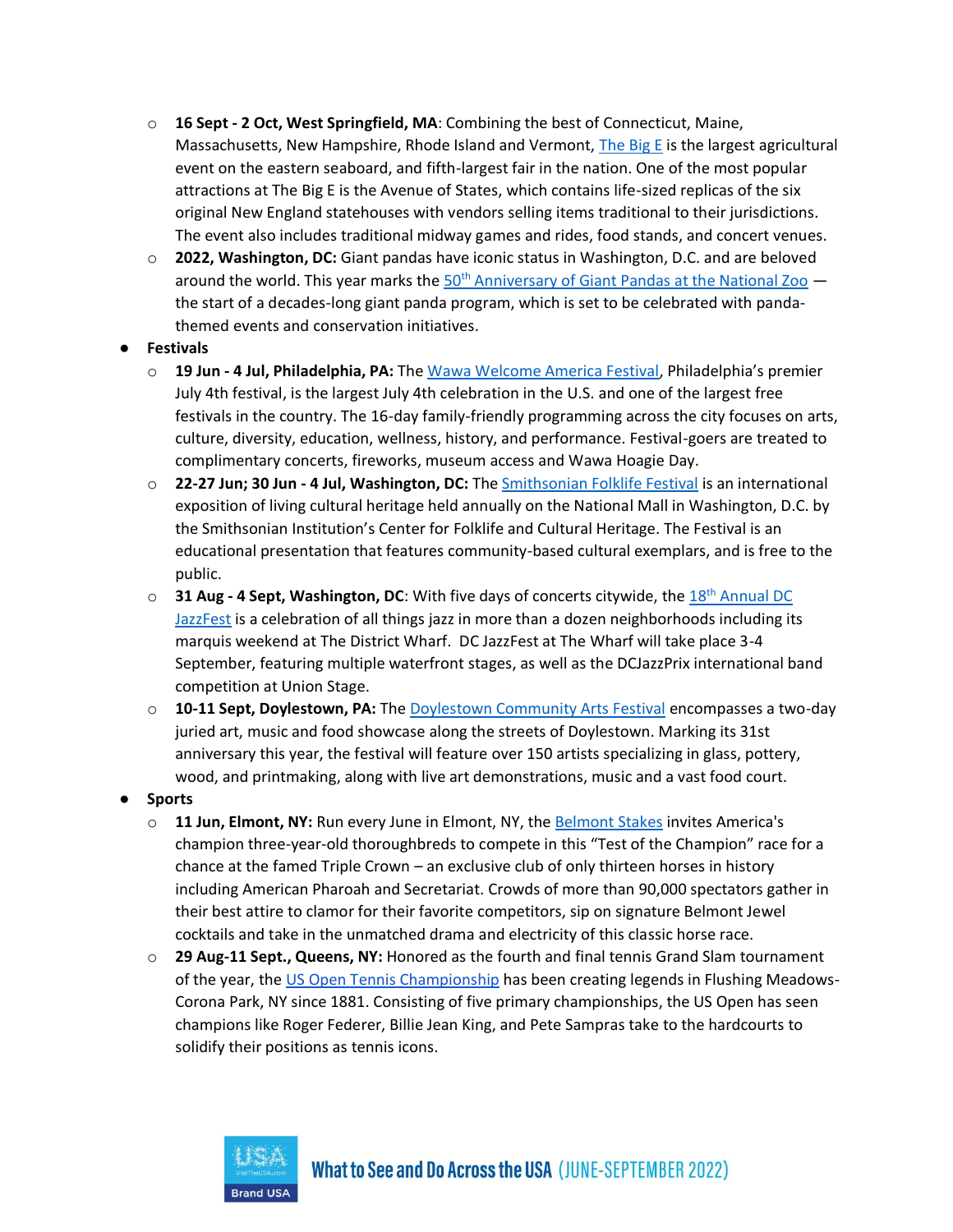## <span id="page-7-0"></span>**Midwest**

#### ● **Planes, Trains and Automobiles**

- o *Air Travel:*
	- **Jun 2022**: Lufthansa New route from Frankfurt, Germany (Frankfurt International Airport, FRA) to St. Louis, MO (St. Louis Lambert International Airport, STL)
	- **1 Jun**: Air Canada New route from Montreal, Canada (Montréal-Pierre Elliott Trudeau International Airport, YUL) to Detroit, MI (Detroit Metropolitan Wayne County Airport, DTW) (2x daily)
- o *Train Travel:*
	- **Jun 2022, Milwaukee, WI:** [Milwaukee's Lakefront streetcar extension](https://thehopmke.com/), or L Line, will run on an abbreviated version of the existing streetcar route (M Line), which will open train travel up to a larger portion of Milwaukee.
- **Museums / Cultural Experiences**
	- o **18 Jun - 15 Aug, Chicago, IL**[: The Obama Portraits,](https://www.artic.edu/exhibitions/9507/the-obama-portraits) two historic portraits of former President Barack Obama and former First Lady Michelle Obama, will be on display until 15 August at The Art Institute of Chicago. The museum, which the Obamas visited on their first date, is the first stop for the portraits on a five-city tour organized by the Smithsonian's National Portrait Gallery.
	- o **6-10 Jul, Chicago, IL**[: Taste of Chicago](https://www.chicago.gov/city/en/depts/dca/supp_info/taste_of_chicago.html) is the world's largest free-admission outdoor food festival. The annual lakefront extravaganza and a summer staple for more than 40 years lets attendees fill up on all the flavors of the city, from classic Chicago specialties (like deep-dish pizza, Italian beef sandwiches and old-fashioned Chicago doughnuts) to international cuisine to chef-inspired creations.
- **Attractions**
	- o **4-14 Aug, West Allis, WI**: Th[e Wisconsin State Fair](https://wistatefair.com/fair/) will welcome over one million fairgoers over the course of its 11-day run this year. The fair includes the Milwaukee Mile, the oldest continuously operated motor racing circuit in the world, along with agricultural, food and midway events.
	- o **25 Aug - 5 Sept., St. Paul, MN**: Known as the largest state fair in the U.S. (by average daily attendance) and the second-largest state fair in the US (by total attendance), the [Minnesota](https://www.mnstatefair.org/)  [State Fair](https://www.mnstatefair.org/) is typically visited by over two million people per year. In addition to the standard agricultural, art, food, and midway activities, the 2022 Minnesota State Fair will include performances from Pitbull, Zac Brown Band, REO Speedwagon and Diana Ross.
	- o **Summer 2022, Waterloo, IA**[: Lost Island Theme Park](https://www.thelostisland.com/amusement-park/) creates a tropical oasis in the heart of the Midwest with thrilling attractions and world-class fun for families. Featuring five themed lands and three roller coasters, Lost Island Theme Park will accompany Lost Island Waterpark to provide families with an escape from the ordinary.
- **Festivals**
	- o **9-12 Jun, Chicago, IL**: With a diverse lineup celebrating the blues' past, present and future, the [Chicago Blues Festival](https://www.chicago.gov/city/en/depts/dca/supp_info/chicago_blues_festival.html) shares the great Chicago-born music tradition while shining a spotlight on the genre's contributions to soul, R&B, gospel, rock and hip hop.
	- o **23 Jun - 7 Jul, Milwaukee, WI**: For over 50 years[, Summerfest](https://www.summerfest.com/lineup/) has entertained audiences with countless Rock 'n Roll Hall of Famers, one hit wonders, innovators and entertainers during its annual music festival. With 12 stages of live music, immersive experiences, and plenty of

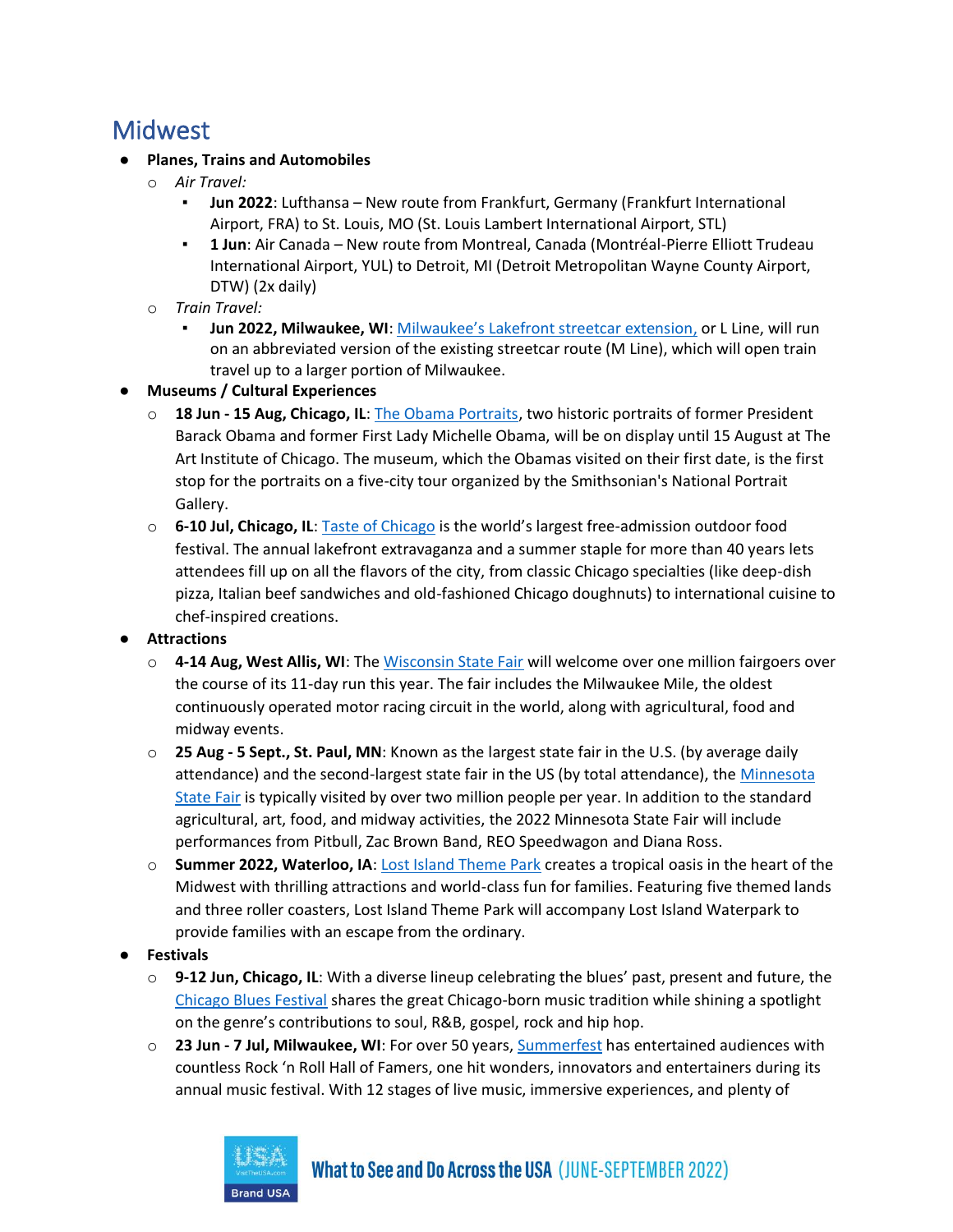opportunities to eat, drink and shop, Summerfest has something for everyone. Headline acts for the 2022 festival include Jason Aldean, Lil Wayne, Justin Bieber, Wiz Khalifa, Backstreet Boys and Avril Lavigne.

o **28-31 Jul, Chicago, IL**: As one of the longest-running music festivals in the U.S.[, Lollapalooza](https://www.lollapalooza.com/) invites musicians from a variety of genres to perform for four days in Chicago's Grant Park. This year's event includes headliners like Metallica, Dua Lipa, and Green Day.

#### ● **Sports**

<span id="page-8-0"></span>o **31 Jul, Indianapolis, IN**: The stars of the NASCAR Cup Series will return to the Racing Capital of the World in 2022 for a second shot at the Indianapolis Motor Speedway road course with the [NASCAR Cup Series: Verizon 200 at the Brickyard](https://www.indianapolismotorspeedway.com/events/brickyard) on Sunday, 31 July. The NASCAR Cup Series shifted to the IMS road course for the first-time last year, and racing's finest will battle to see who will be the first to cross the checkered flag.

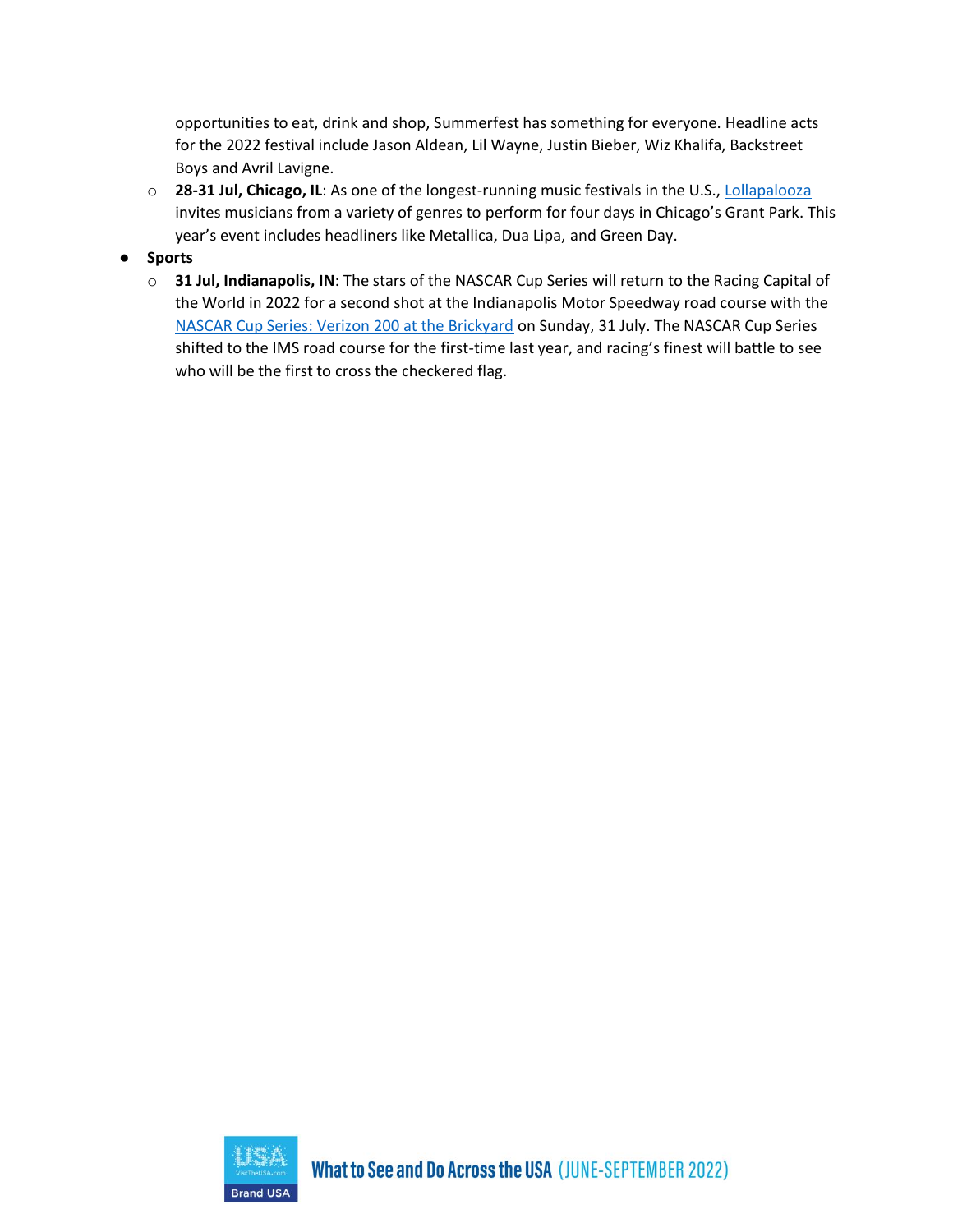# South

#### ● **Planes, Trains and Automobiles**

- o *Air Travel:*
	- **1 Jun**: Air Canada New route from Montreal, Canada (Montréal-Pierre Elliott Trudeau International Airport, YUL) to Atlanta, GA (Hartsfield-Jackson Atlanta International Airport, ATL) (2x daily)
	- **1 Jun**: Air Canada New route from Vancouver, Canada (Vancouver International Airport, YVR) to Austin, TX (Austin-Bergstrom International Airport, AUS) (4x weekly)
- o *Bus Travel:*
	- **Aug 2022, St. Petersburg, FL**: [St. Petersburg's SunRunner BRT,](https://psta.net/about-psta/projects/sunrunner/) Tampa Bay's first Bus Rapid Transit (BRT) project, offers travelers a modern, fast transportation service designed to get visitors to the beach or the 'Burg in a breeze. The service runs every 15 minutes during the day (until 8pm) and every 30 minutes in the evening (until 11pm).

#### ● **Hotel Openings / Updates**

- o **Mid-2022, Nashville, TN**: The [Four Seasons Hotel Nashville,](https://www.fourseasons.com/nashville/) opening this year in Music City, connects guests to the creative spirit of the city's makers and artisans. Featuring 235 rooms (including 42 suites), two restaurants, a spa and outdoor pool, the Four Seasons Nashville provides a calming oasis for travelers to experience the best of Nashville.
- o **Late Summer 2022, Fredericksburg, TX**: The [Albert Hotel,](https://newwaterloo.com/our-places/albert-hotel) built as a celebration of Texas Hill Country and noted Fredericksburg architect Albert Keidel, will open this year on the original site of the Keidel family pharmacy and homestead. The hotel will have 110 guest rooms, including bunkrooms, suites, and a private house, each with tailored amenities and customdesigned furniture. The property has three restaurants, two bars, a private dining room, and will offer in-room dining. The grounds include an outdoor pool, a fitness center, and a 2,000 square-foot full-service spa.

#### ● **Museums / Cultural Experiences**

- o **8-12 Jun, New Orleans, LA**: Celebrating 30 years, th[e New Orleans Wine & Food Experience](https://www.nowfe.com/) features hundreds of wineries and restaurants with top chefs from around the city. Proceeds from the event benefit local New Orleans-based nonprofit organizations, including culinary schools and food banks.
- o **4 Jul, Atlanta, GA:** Designated as the world's largest 10K race, the [AJC Peachtree Road Race](https://www.atlantatrackclub.org/peachtree) is a citywide tradition in Atlanta with over 70,000 amateur and professional runners racing to cross the finish line on the Fourth of July. Children are welcome to participate in the Peachtree Junior 3K, 1/2K or 50m Dash held in May.
- o **4 Jul, Nashville, TN:** [Let Freedom Sing! Music City](https://www.visitmusiccity.com/july4th) celebrates America's birthday with free concerts, a family fun zone, and the largest fireworks show in Nashville history.
- o **Late 2022, Charleston, SC:** [The International African American Museum,](https://iaamuseum.org/museum/) opening later this year, will explore cultures and knowledge systems retained and adapted by Africans in the Americas, and the diverse journeys and achievements of these individuals and their descendants throughout the country and African diaspora. The museum will include the Center for Family History (a resource for genealogical research), the African Ancestors Memorial Garden, and a variety of programs for all ages.

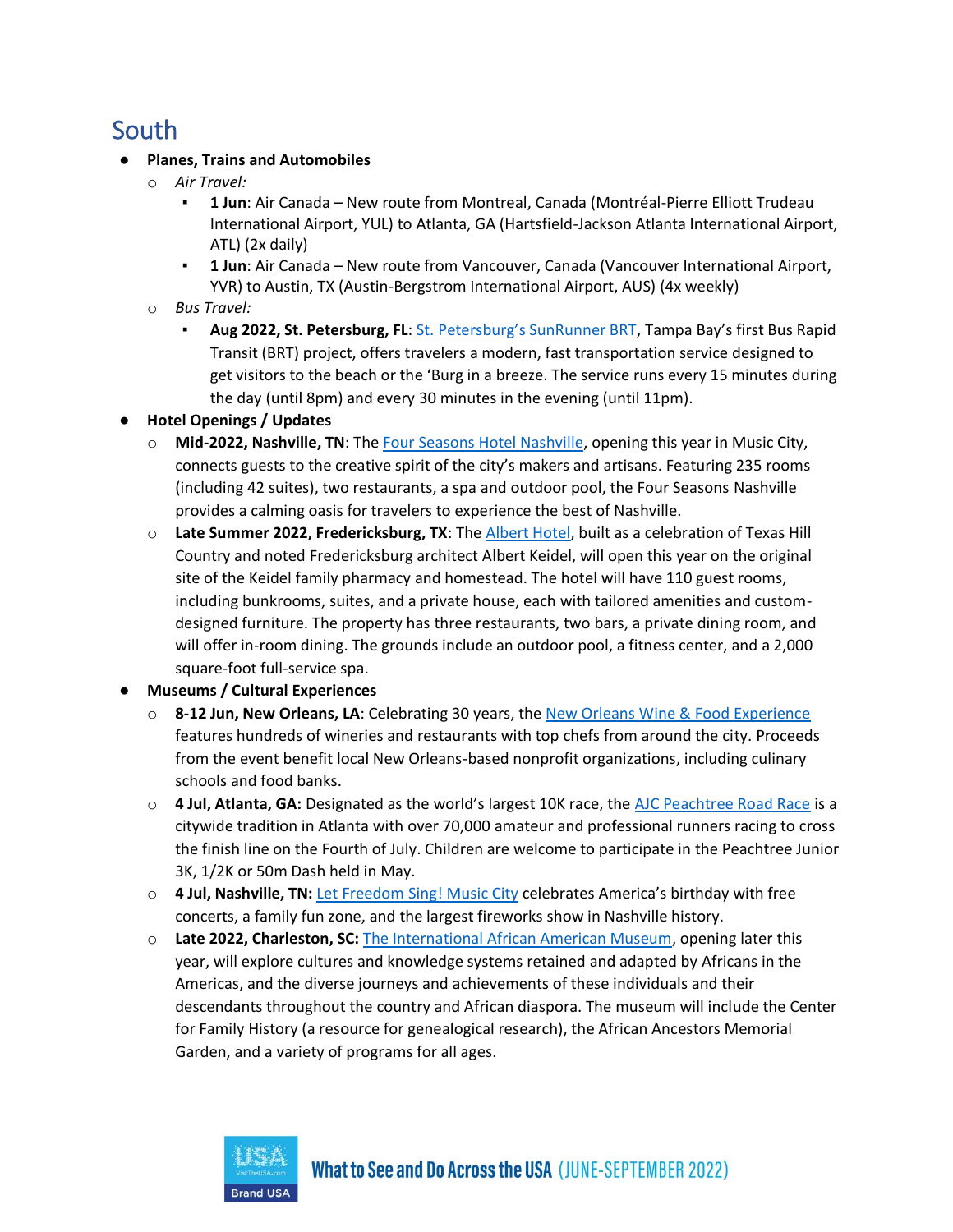#### ● **Attractions**

- o **30 Sept - 23 Oct, Dallas, TX:** Known as the largest and longest-running state fair in America, the [State Fair of Texas](https://bigtex.com/) brings together all the best parts of the state, including creative arts contests, food competitions, music and livestock shows. As a non-profit organization, the Fair serves as an advocate for the community through its commitment to preserving Fair Park and continuing to build upon its legacy as a National Historic Landmark. Enjoy fair staples such as the funnel cake, bacon queso burger or deep-fried chicken noodle soup.
- o **2022, Houston, TX:** This year, the [Houston Zoo is celebrating its 100th Anniversary](https://www.houstonzoo.org/blog/launching-2022-new-zoo/) with a new immersive Galapagos Islands exhibit, renovations to main thoroughfare and dining locations, as well as exhibits highlighting the wildlife of South America and the Texas wetlands.
- o **Now - until April 2023, Orlando, FL**: [Walt Disney World's 50](https://disneyworld.disney.go.com/50th-anniversary/)[th](https://disneyworld.disney.go.com/50th-anniversary/) [Anniversary Celebration](https://disneyworld.disney.go.com/50th-anniversary/) includes an array of new rides and magical performances. From the new Guardians of the Galaxy: Cosmic Rewind and Ratatouille rides in Epcot to the Disney Enchantment fireworks performance at Magic Kingdom and the Disney KiteTails performance at Animal Kingdom, there is something for everyone to celebrate at Disney.

#### ● **Festivals**

- o **Now - until 12 Jun, Charleston, SC**[: Spoleto Festival USA](https://spoletousa.org/), America's premiere performing arts festival celebrating its 46th season, will fill Charleston's historic theaters, churches, and outdoor spaces with performances by established and emerging performers in opera; theater; dance; and chamber, symphonic, choral, and jazz music. Spoleto Festival USA was founded in 1977 by Pulitzer Prize-winning composer Gian Carlo Menotti and others who sought to create an American counterpart to their annual Festival of Two Worlds in Spoleto, Italy.
- o **9-12 Jun, Nashville, TN**: Hosted each June in Nashville by the Country Music Association (CMA), [CMA Fest](https://cmafest.com/) is a four-day country music festival drawing over 400 artists and celebrities for exclusive concerts and meet-and-greet sessions with fans. 2022 headliners include Jason Aldean, Keith Urban, Thomas Rhett, Alan Jackson and Carrie Underwood.
- o **11-12 Jun, New Orleans, LA:** The annual [Cajun-Zydeco Festival](https://www.neworleans.com/event/cajun-zydeco-festival/3313/) celebrates springtime in New Orleans with Cajun food, dancing and plenty of Zydeco music. Festival-goers can expect a handful of local vendors specializing in classic Cajun dishes, performances by some of Louisiana's most celebrated Cajun-Zydeco musicians, an art market as well as a selection of childrens' activities such as dance and music lessons.
- o **30 Jun - 3 Jul, New Orleans, LA:** Th[e Essence Festival of Culture](https://www.neworleans.com/things-to-do/festivals/multicultural/essence/the-ultimate-essence-fest-guide/) promotes, celebrates, and explores health & wellness, spirituality, beauty & style, food, community & culture, entertainment, entrepreneurship, and more within the African American community. What began in 1995 as a one-time event to celebrate Essence Magazine's 25th anniversary has blossomed into an annual festival, which has welcomed hundreds of thousands of guests to the Crescent City each year. Guest performers and speakers this year include Janet Jackson, Nicki Minaj, Kevin Hart and others.
- o **22-25 Jul, Miami, FL**: Known as the largest hip-hop festival in the world, [Rolling Loud](https://www.rollingloud.com/) features upcoming and established hip-hop and rap performers over a three-day period. 2022 headliners include Kanye "Ye" West, Future and Kendrick Lamar.
- o **1-5 Sept, New Orleans, LA:** For over four decades, th[e Southern Decadence](https://www.neworleans.com/event/southern-decadence/3316/) festival has taken over New Orleans with a host of parties, parades, brunches, and events in celebration of the

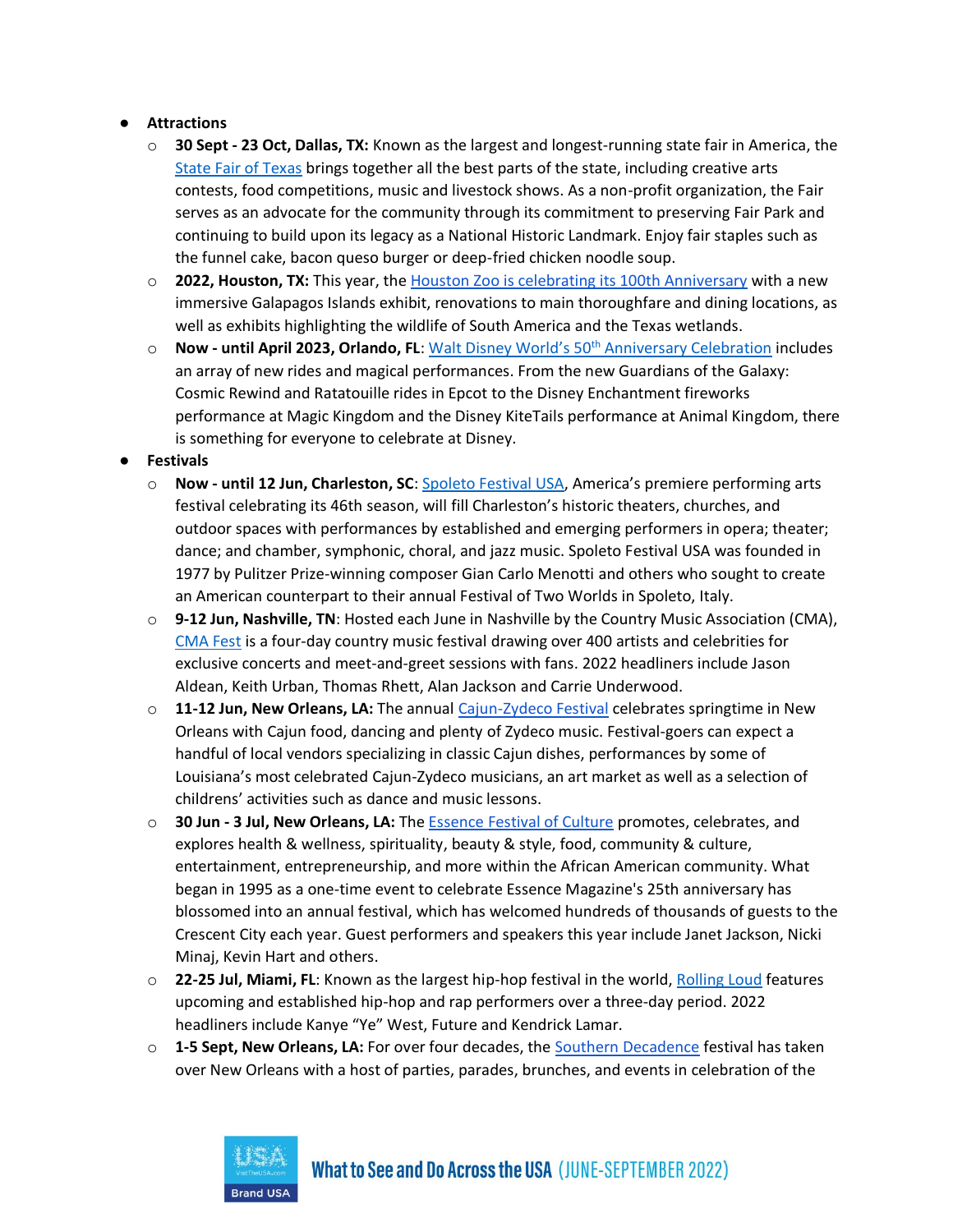city's LGBTQ community. This French Quarter-wide fest is the perfect way to close out summertime in the Crescent City.

- o **15-18 Sept, Greenville, SC**: [Euphoria](https://www.visitgreenvillesc.com/events/signature-events/euphoria/) is an annual food, wine & music festival that highlights the best of Greenville's culinary scene (from French restaurant Passerelle Bistro to dessert haven LaRue Fine Chocolate) along with celebrated guest chefs in the United States.
- o **16-18 Sept, Bardstown, KY**: Known as the Bourbon Capital of the World, Bardstown, Kentucky is the home of th[e Kentucky Bourbon Festival,](https://kybourbonfestival.com/) a celebration of the storied history and art of distilling America's homemade spirit. The Kentucky Bourbon Festival began in 1991 as a Bourbon tasting and dinner and. Today, it is one of the Commonwealth's leading community festivals.
- **Sports**
	- o **7-14 Jul, Birmingham, AL:** [The World Games](https://twg2022.com/) is an 11-day international multi-sport event organized with the support of the International Olympic Committee. Held the year following the Summer Olympic Games, The World Games 2022 will showcase a New Generation of Global Sports in Birmingham, with an anticipated 3,600 elite athletes from over 100 countries who will compete for gold in 34 of the fastest growing sports in the world.
	- o **20 Jul, Houston, TX:** Reigning English Premier League champions Manchester City will meet Liga BBVA MX powerhouse Club América in th[e 2022 Copa de Lone Star](http://www.lsse.net/copadelonestar) at NRG Stadium. This match will mark Manchester City's first international friendly in over two years, and the club's return to NRG Stadium after taking on Manchester United in the first overseas Manchester derby. Club América returns to NRG Stadium for the first time since meeting F.C. Barcelona in 2006.
	- o **14 Aug, Richmond, VA:** Celebrating the first-ever summer NASCAR Cup Series, the [Federated](https://www.richmondraceway.com/events/2022-fall-nascar-race/)  [Auto Parts 400,](https://www.richmondraceway.com/events/2022-fall-nascar-race/) an annual NASCAR Cup Series stock car race, will be held at the Richmond Raceway this August. This is one of the ten races in the Cup Series playoffs, run as the second race in the Round of 16.
	- o **4 Sept, Darlington, SC:** Th[e Cook Out](https://www.darlingtonraceway.com/events/2022-fall-nascar-race/) [Southern 500](https://www.darlingtonraceway.com/events/2022-fall-nascar-race/) marks the 121st Cup race hosted by Darlington Raceway in the NASCAR series' history. The 1.33-mile oval located in Darlington, South Carolina creates an exciting start to the Cup Series Playoffs, and viewers can tune in to see which Playoff driver can lock their position in the Round of 12.
	- o **17 Sept, Bristol, TN:** Experience the final race in the NASCAR playoffs at the [Bass Pro Shops](https://www.bristolmotorspeedway.com/events/bass-pro-shops-night-race/)  [Night Race](https://www.bristolmotorspeedway.com/events/bass-pro-shops-night-race/) at Bristol Motor Speedway in Bristol, Tennessee. The .5-mile oval located in Bristol, Tennessee is known for granting Hall of Fame nominee, Carl Edwards, his infamous nickname "Concrete Carl" following a successful race at this track.
- **Film and T.V.**
	- o **24 Jun:** *[ELVIS](https://elvis.warnerbros.com/)* U.S. Release (nationwide; set in Tennessee): *ELVIS*, directed by Baz Luhrmann, explores the life and music of Elvis Presley alongside his enigmatic manager, Colonel Tom Parker, starring Austin Butler and Oscar winner Tom Hanks. While the majority of the movie was filmed in Queensland, Australia, fans can experience the real landmark locations in Elvis' [life in Memphis, TN](https://www.memphistravel.com/ElvisMovie) where Elvis spent his childhood, got his start as a recording artist and lived throughout his career.
	- o **15 Jul:** *[Where the Crawdads Sing](https://www.wherethecrawdadssing.movie/)* U.S. Release (nationwide; filmed in Louisiana): *Where the Crawdads Sing* tells the story of Kya, an abandoned girl who raised herself to adulthood in dangerous marshlands. While the story is based in North Carolina, filmmakers chose New

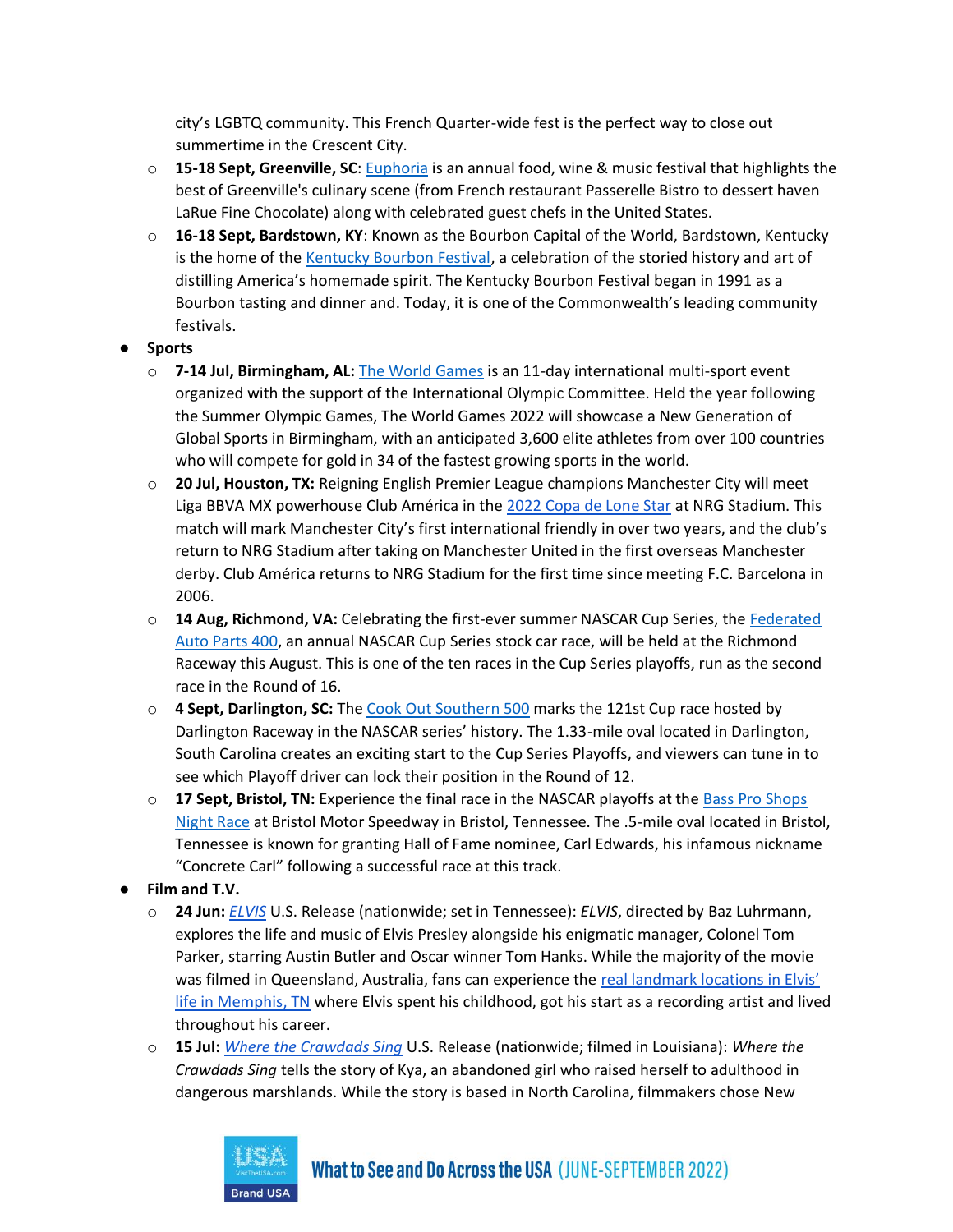<span id="page-12-0"></span>Orleans and Houma, LA to recreate urban and rural settings from the 1950s-1970s, which fans [can experience for themselves.](https://www.nola.com/entertainment_life/movies_tv/article_9205620c-e3e7-11eb-9780-77e4c4ec04cc.html)



What to See and Do Across the USA (JUNE-SEPTEMBER 2022)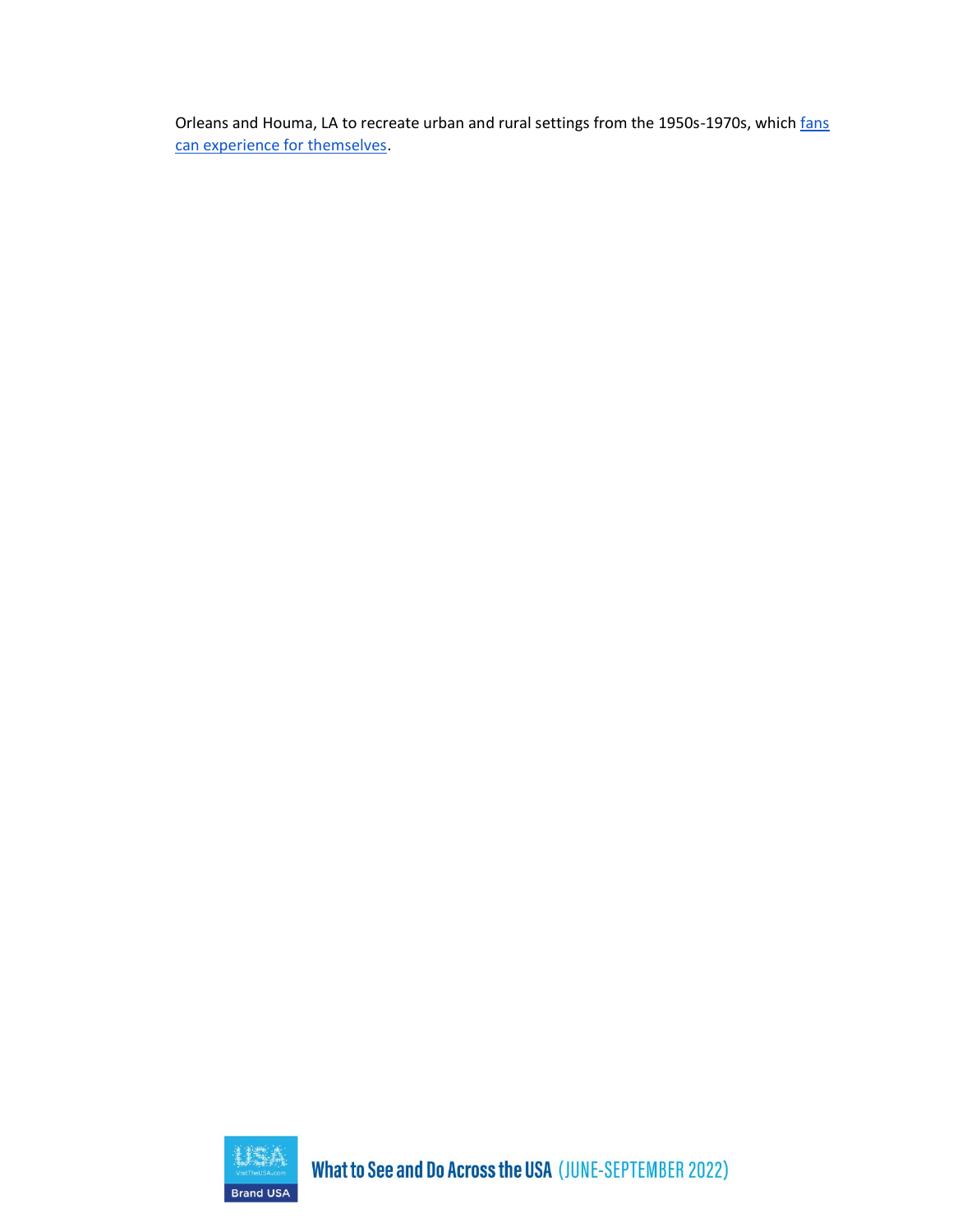## West

#### ● **Planes, Trains and Automobiles**

- o *Air Travel:*
	- **Jun 2022:** Eurowings New route from Frankfurt, Germany (Frankfurt International Airport, FRA) to Anchorage, AK (Ted Stevens Anchorage International Airport, ANC)
	- **2 Jun:** Air Canada New route from Toronto, Canada (Toronto Pearson International Airport, YYZ) to Salt Lake City, UT (Salt Lake City International Airport, SLC) (3x weekly)
	- **3 Jun:** British Airways New route from London, England (Heathrow Airport, LHR) to Portland, OR (Portland International Airport, PDX)
- o *Train Travel:*
	- **Summer 2022, Los Angeles, CA:** The [Los Angeles' Regional Connector LRT](https://www.metro.net/projects/connector-2/) will provide riders a seamless journey from Azusa to Long Beach, and from East Los Angeles to Santa Monica, through the downtown LA core. The project includes three new underground stations and extends from the L Line (Gold) in Little Tokyo and Arts District communities to the A (Blue) and E (Expo) lines at 7th Street/Metro Center Station.
	- **2022, Honolulu, HI:** [Honolulu's Rail Transit Phase I](https://honolulutransit.org/#gsc.tab=0), an elevated track stretching over 20 miles from Kapolei to Ala Moana Center, will provide vital transportation and reduce traffic congestion for Hawaiian residents and tourists alike. Each of the 21 rail stations will be aesthetically and functionally designed to reflect the history, culture, and passenger needs of its local community.
- **Hotel Openings / Updates**
	- o **1 Jul - 26 Sept, Bryce Canyon, UT:** Set upon 750 acres of high mountain plains[, Under Canvas](https://www.undercanvas.com/camps/bryce-canyon/)  [Bryce Canyon](https://www.undercanvas.com/camps/bryce-canyon/) offers luxury accommodation with expansive views of John's Valley. Located just 15 minutes from Bryce Canyon National Park, this "glamping" experience invites guests to reconnect to nature with ensuite bathrooms in every tent, king-sized beds with luxe linens, outdoor dining, as well as complimentary camp programming (including yoga, guided hikes, movie nights and outdoor games).
	- o **Summer 2022, Zion National Park, UT:** [Spirit](https://www.spiritzion.com/) at Zion National Park invites visitors to experience the Utah wilderness and enjoy the surrounding landscape in one of its 40 suites or homesteads. Both Leaf Suites and Homestead Retreats provide separate living and sleeping areas, including a "wellness studio" that can be used for exercise, meditation, or in-room spa treatments. Each accommodation also comes with electric bikes for exploring the property's 35 miles of trails.
	- o **July 2022, Sedona, AZ:** Billed as an "exclusive nature escape," [Ambiente: A Landscape Hotel](https://www.ambientesedona.com/) aims to provide guests with modern, elegant accommodations in a nature-focused setting. Each of the 40 free-standing atrium suites offers panoramic views of the red rocks, and a private rooftop with a fire pit. Additional amenities include an in-house wellness-centered spa, on-site trail access and electric vehicles for rent.
	- o **Autumn 2022, Santa Barbara, CA:** This autumn, former stagecoach stop and Prohibition destination [The Inn at Mattei's Tavern](https://aubergeresorts.com/matteistavern/) will open to guests with reimagined guestrooms and cottage-style accommodations nestled among acres of old-growth palm trees. Dine at the Inn's open-air restaurant, or take a dip in the outdoor pool, followed by stories and s'mores gathered around a firepit. Guests will feel right at home with the inn's laid-back version of wine country luxury.

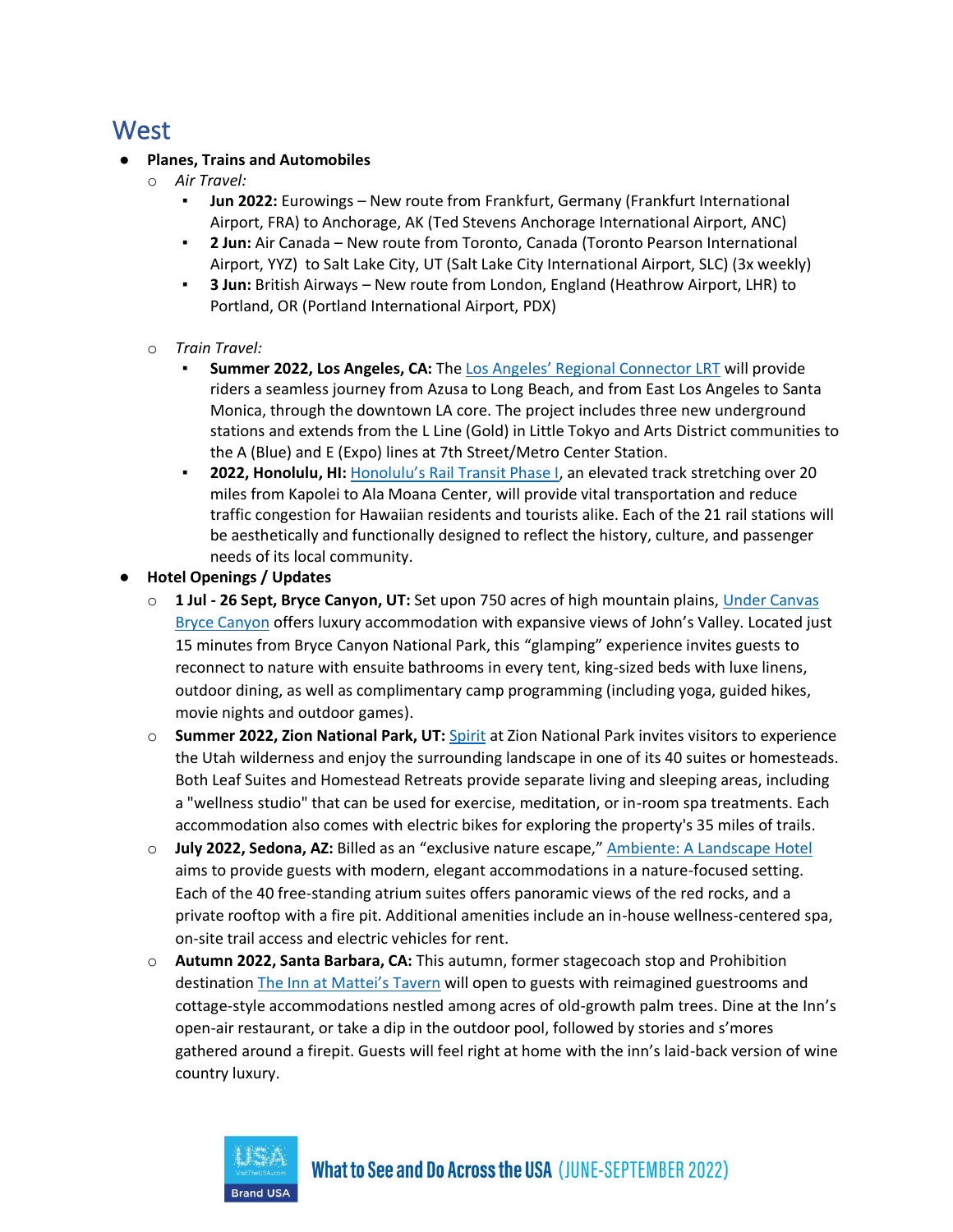o **Autumn 2022, Kauai, HI:** Considered one of the most beautiful spots on Earth, [1 Hotel Hanalei](https://www.1hotels.com/hanalei-bay)  [Bay](https://www.1hotels.com/hanalei-bay) will bring a world-class wellness resort and flagship sustainable sanctuary to Kauai's North Shore. 1 Hotel Hanalei Bay will feature 252 rooms, including 51 suites - with native greenery, reclaimed materials, organic cotton linens, and views of the stunning Hanalei Bay. Seven restaurants and bars will offer fresh, local, and sustainably sourced farm-to-table cuisine using ingredients from the hotel's organic on-site garden and neighboring farms.

#### ● **Museums / Cultural Experiences**

- o **16-25 Jun, Reno, NV:** Established in 1919, th[e Reno Rodeo](https://renorodeo.com/) is billed as the "Wildest, Richest Rodeo in the West." For 10 days, professional rodeo cowboys are center stage in bull riding, steer roping and other events. The event supports the Reno/Sparks area economy with \$42 million going to hotels, casinos, restaurants, and retail.
- o **25-26 Jun, San Francisco, CA:** With over 200 parade contingents and exhibitors, and over twenty community-run stages and venues, the [San Francisco Pride Parade and Exhibition](https://sfpride.org/) is the largest gathering of the LGBT community and allies in the nation. Celebrations begin on a Saturday in Civic Center Plaza in downtown San Francisco the last full weekend of June each year. The Parade, which takes place the Sunday morning of the event, kicks off from Beale Street and ends at Market and 8th St. in the heart of downtown San Francisco.
- o **1 Jul, San Diego, CA:** Sixty years after first swinging into comic books around the world, Spider Man is set to be commemorated in [Beyond Amazing: Spiderman the Exhibition,](https://www.marvel.com/articles/culture-lifestyle/beyond-amazing-spider-man-the-exhibition) an exclusive installation premiering at San Diego's Comic Con Museum. Within the galleries, visitors will be able to explore interactive installations and expansive set pieces, learn about the many creators who have contributed to the Spider-Man mythos, and discover a number of priceless artifacts from the past six decades.
- o **21-24 Jul, San Diego, CA:** Founded in 1970, [Comic-Con International: San Diego](https://www.comic-con.org/) invites over 130,000 visitors annually to San Diego to share their love of comic books, fantasy and sci-fi literature and film. The event continues to offer the complete convention experience: a giant Exhibit Hall; a massive programming schedule), featuring comics and all aspects of the popular arts, including hands-on workshops and educational and academic programming such as the Comics Arts Conference; anime and film screenings (including a separate film festival); games; the Will Eisner Comic Industry Awards, the "Oscars" of the comics industry; a Masquerade costume competition with prizes and trophies; an Autograph Area; an Art Show; and Portfolio Reviews, bringing together aspiring artists with major companies.
- o **29 Jul-26 Aug, San Diego, CA:** [La Jolla Music Society \(LJMS\)' SummerFest 2022](https://ljms.org/summerfest/) returns to The Conrad Prebys Performing Arts Center from July 29 to August 26, 2022, expanded to four weeks. Music Director Inon Barnatan will explore the muses that seduced and inspired some of the greatest composers in musical history in his program, "Under the Influence."
- o **Now - until 5 Sept, San Francisco, CA:** Through exquisite craftsmanship, embroidery, and unconventional dressmaking techniques, designer Guo Pei creates couture that fuses the influences of China's imperial past with export art, the grandeur of European court life, architecture, and the botanical world. The Fine Arts Museums of San Francisco (the "Museums") will celebrate Guo Pei's designs with Guo Pei: Couture Fantasy to transform the [Legion of Honor,](https://www.famsf.org/press-room/guo-pei-couture-fantasy-transform-legion-honor) the first comprehensive exhibition of her work. The exhibition includes more than 80 ensembles from the past two decades, highlighting the designer's most important

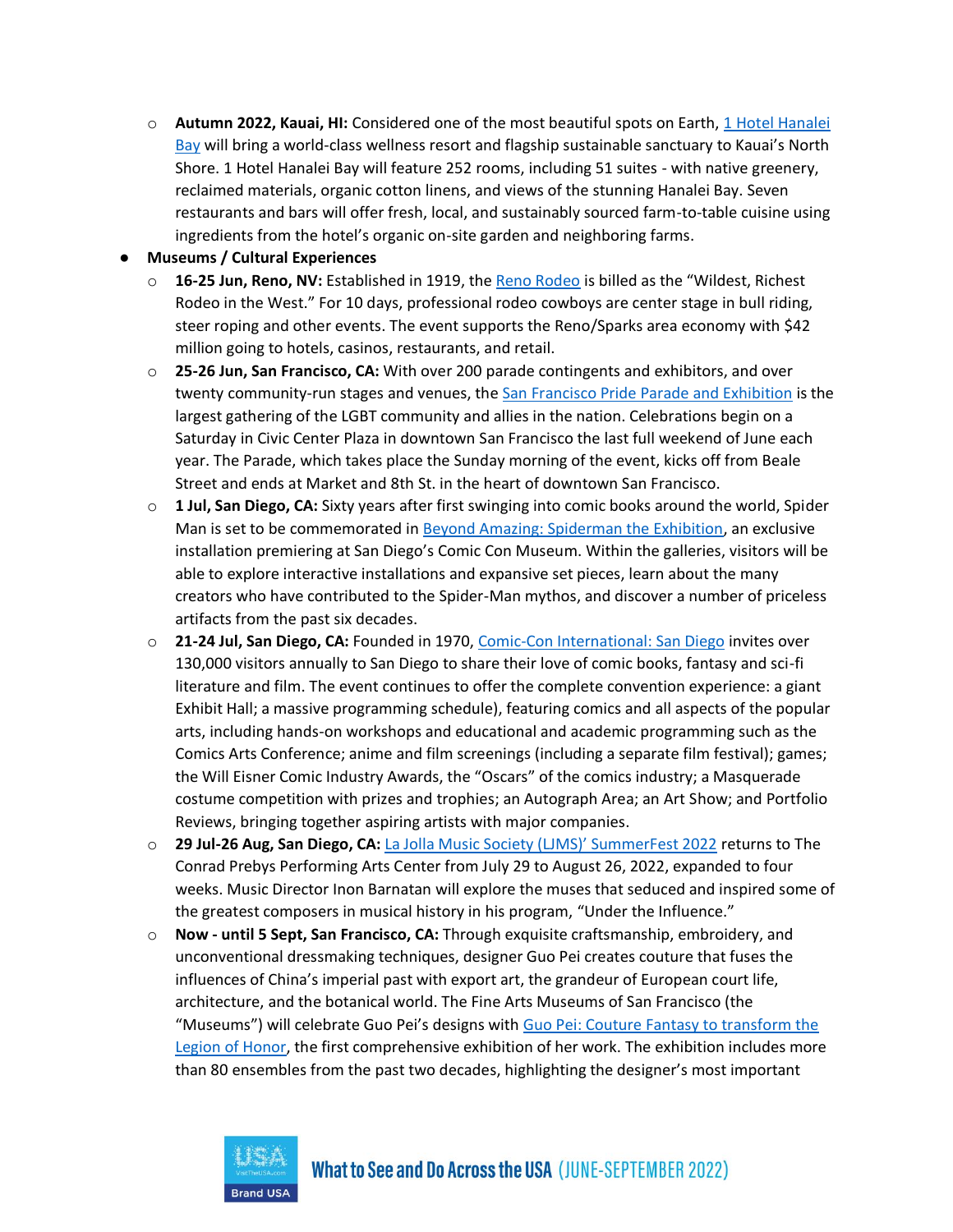fashion collections, shown on Beijing and Paris runways, including many designs that have never been shown to the public.

- o **2 Sept - 16 Jan 2023, Grand Canyon Village, AZ:** The [Grand Canyon Celebration of Art](https://www.grandcanyon.org/events/celebration-of-art/) (CoA) is a tradition at Grand Canyon National Park providing a vibrant experience for visitors, a venue for artists inspired by the canyon, and a successful fundraiser to benefit a dedicated art venue at the park. Founded in 2009, CoA invites participating artists to paint "en plein air" (outside on location) for a week at the South Rim of Grand Canyon. Paintings produced during this special event are shared with the public during a four-month sale and exhibition online and at Historic Kolb Studio.
- o **Autumn 2022, San Francisco, CA:** [Institute of Contemporary Art \(ICA\) San Francisco](https://www.icasanfrancisco.org/) is a noncollecting contemporary art museum that prioritizes artists over art holdings, individuals over institutions, and equity and expansion of the canon. Through curatorial initiatives and collaborations across the arts, ICA SF seeds local artists and curators into global consciousness and brings international artists to the Bay Area. In breaking from the expected museum model, ICA SF pushes against tradition and hierarchies, fundamentally changing how contemporary art is curated, compensated and accessed by all.
- **Attractions**
	- o **8 Jun - 4 Jul, San Diego, CA:** Held each summer in Del Mar, the [San Diego County Fair](https://sdfair.com/) invites over one million visitors to experience the largest county fair in the U.S. and the fifth largest fair of any kind. In addition to standard fair offerings like agricultural programming, midway games and food tents, the San Diego County Fair will welcome performances from Jason Derulo, Shaggy and Goo Goo Dolls this summer.
	- o **2022, Oakland, CA:** This year marks the [100](https://www.oaklandzoo.org/centennial)[th](https://www.oaklandzoo.org/centennial) [Anniversary Celebration of the Oakland Zoo,](https://www.oaklandzoo.org/centennial) with a series of events and programs to share this special milestone with visitors from across the world. From live music and tasting events to holiday-themed gatherings, the Oakland Zoo aims to commemorate this anniversary in style.
	- o **2022, San Antonio, TX:** Six [Flags Fiesta is celebrating its 30](https://www.sixflags.com/fiestatexas/events/30th-anniversary-celebration)[th](https://www.sixflags.com/fiestatexas/events/30th-anniversary-celebration) [anniversary](https://www.sixflags.com/fiestatexas/events/30th-anniversary-celebration) in a big way! With a huge new roller coaster and a full year of special events, entertainment, food festivals, a collectible button program, fun displays throughout the park, and throwback merchandise to commemorate the nostalgia.
	- o **Summer 2022, San Antonio, TX:** Unveiling at Six Flags Fiesta Texas this summer, [Dr. Diabolical's](https://www.sixflags.com/fiestatexas/newsroom/dr-diabolicals-cliffhanger)  [Cliffhanger](https://www.sixflags.com/fiestatexas/newsroom/dr-diabolicals-cliffhanger) is designed to be the world's steepest dive roller coaster. This ride features a cliffhanger hold, which suspends riders as they face straight down a 95-degree, beyond-vertical drop, then releases them moments later into a terrifying 150-foot dive.
	- o **Summer 2022, Arlington, TX:** [AQUAMAN: Power Wave,](https://www.sixflags.com/overtexas/attractions/aquaman-power-wave#:~:text=AQUAMAN%3A%20Power%20Wave%2C%20is%20a,be%20the%20park) opening this summer at Six Flags Over Texas, is a launch-style coaster that suspends riders in a 90° angle before hurtling them across the more than 700 feet of track at 63 miles per hour. The first-of-its-kind water coaster will be the park's 15th coaster.
	- o **Summer 2022, Glenwood Springs, CO:** [Defiance](https://www.glenwoodcaverns.com/thrill-rides/defiance-coaster/) is a one-of-a-kind Gerstlauer Euro-Flight roller coaster with an action-packed, 56-second rocky mountain adventure like no other! Defiance defies convention with a 110-foot record breaking 102.3-degree free-fall drop in the western United States.
	- o **Summer 2022, Valencia, CA:** Six Flags Magic Mountain's record 20th coaster—the most at any theme park in the world[—WONDER WOMAN™ Flight of Courage](https://www.sixflags.com/magicmountain/attractions/wonder-woman-flight-of-courage) will debut Summer 2022 as



What to See and Do Across the USA (JUNE-SEPTEMBER 2022)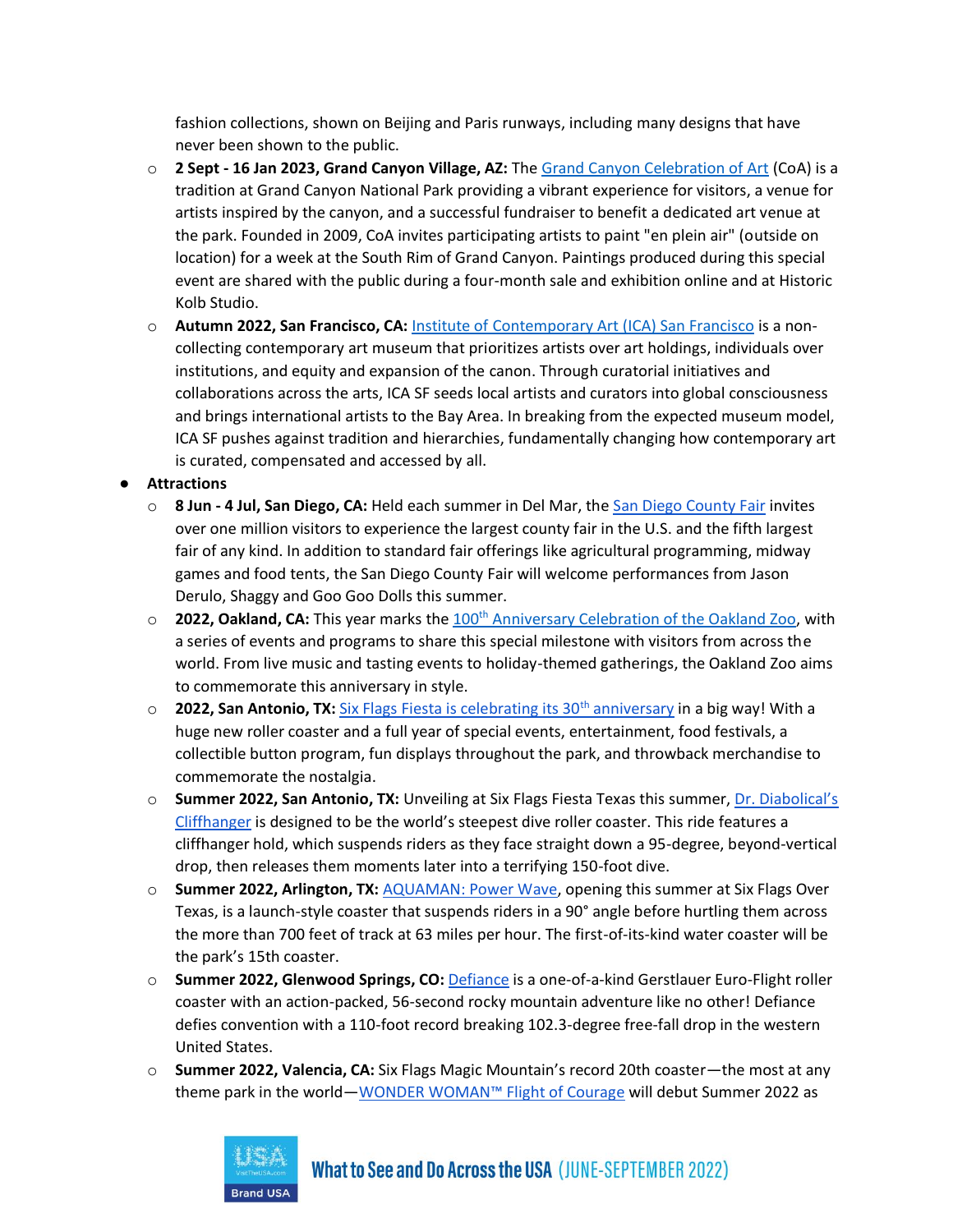the tallest and longest single-rail coaster on the planet. Riders will fly single file through the sky over 3,300 feet of track, towering 13 stories and soaring at speeds up to 58 miles-per-hour.

o **Summer 2022, San Diego, CA:** This summer, the Birch Aquarium at Scripps will be opening the [Beyster Family Little Blue](https://nam12.safelinks.protection.outlook.com/?url=https%3A%2F%2Faquarium.ucsd.edu%2Fvisit%2Fexhibits%2Fpenguins&data=05%7C01%7CMegan.Oliver%40edelman.com%7Cb173eaa1c29048859c7b08da2e0f19dc%7Cb824bfb3918e43c2bb1cdcc1ba40a82b%7C0%7C0%7C637872939664032612%7CUnknown%7CTWFpbGZsb3d8eyJWIjoiMC4wLjAwMDAiLCJQIjoiV2luMzIiLCJBTiI6Ik1haWwiLCJXVCI6Mn0%3D%7C3000%7C%7C%7C&sdata=jpbUBuEiHN%2BT1MhaE7mMeELNnlUZVvIyNuF4dqlPJKA%3D&reserved=0) Penguins habitat, marking the only aquarium in the Western U.S. to house the world's smallest penguins. In the Beyster Family Little Blue Penguins habitat, guests will learn about some of the challenges facing these birds in the wild, and how our future is tied directly to theirs. The 2,900-square-foot exhibit will include rocky and sandy shore habitat and an 18,000-gallon pool where guests will observe the penguins socializing, interacting, and nest building. The exhibit also includes a small amphitheater for guests to observe birds swimming, and a discovery cave for children to closely observe Little Blue Penguins on land and inside nesting burrows.

#### ● **Festivals**

- o **16-19 Jun, Telluride, CO:** Nestled in the rugged San Juan Mountains of Southwestern Colorado, the [Telluride Bluegrass Festival](https://bluegrass.com/telluride) is not only an iconic representation of all kinds of music, but a place of awe-inspiring beauty; somewhere attendees can dance under the solstice sun, embrace their truest selves, and get some of Sister's Pantry's famous dumplings.
- o **28 Aug - 5 Sept., Black Rock City, NV:** [Burning Man](https://burningman.org/) is a global ecosystem of artists, makers, and community organizers who co-create art, events, and local initiatives around the world. Most recognizably, tens of thousands of Burners gather annually to build Black Rock City, a participative temporary metropolis in the Nevada desert. The nonprofit Burning Man Project produces the annual Burning Man event in Black Rock City, and provides year-round support, connection, education, and grants to an ever-growing network of Regional Burning Man communities in more than 40 U.S. states and 35 countries.
- **Sports**
	- o **1-2 Jul, Las Vegas, NV:** [UFC X,](https://ufcvip.com/d/ufc-x?utm_source=onlocationexp.com&utm_medium=referral&utm_campaign=ufc_x-schedule_page) the premier two-day immersive and fully interactive fan experience at UFC International Fight Week, elevates the traditional fan experience with larger brand and partner activations, live stage programming, expanded autograph sessions and increased athlete participation, all which will provide fans with unparalleled access to UFC champions, Hall of Famers, top-ranked contenders, and other UFC personalities.
- **Film and T.V.**
	- o **27 May**: *[Top Gun: Maverick](https://www.topgunmovie.com/)* U.S. release (nationwide; filmed in Nevada, California and Washington): After more than thirty years of service as one of the Navy's top aviators, Pete "Maverick" Mitchell (Tom Cruise) faces an uncertain future and confronts the ghosts of his past, culminating in a mission that demands the ultimate sacrifice from those who will be chosen to fly it. Visitors can experience *Top Gun: Maverick* for themselves at [various locations](https://thecinemaholic.com/where-was-top-gun-maverick-filmed-2/)  [in Nevada, California and Washington,](https://thecinemaholic.com/where-was-top-gun-maverick-filmed-2/) including the Fallon Range Training Complex, the North Island Naval Air Station, and Breakers Beach (where the iconic beach volleyball scene was shot).
	- o **11 Jun**: *[E.T the Extra-Terrestrial](https://www.imdb.com/title/tt0083866/)* 40th Anniversary (TBD): After a gentle alien becomes stranded on Earth, the being is discovered and befriended by a young boy named Elliott (Henry Thomas). While celebrations have yet to be announced, fans can explore filming locations throughout [California,](https://www.latlong.net/location/e-t-1982-locations-83#:~:text=E.T.%20was%20filmed%20in%20Crescent,by%20Michael%20Bryant%20on%20Unsplash.) including Los Angeles, Culver City and Crescent City.